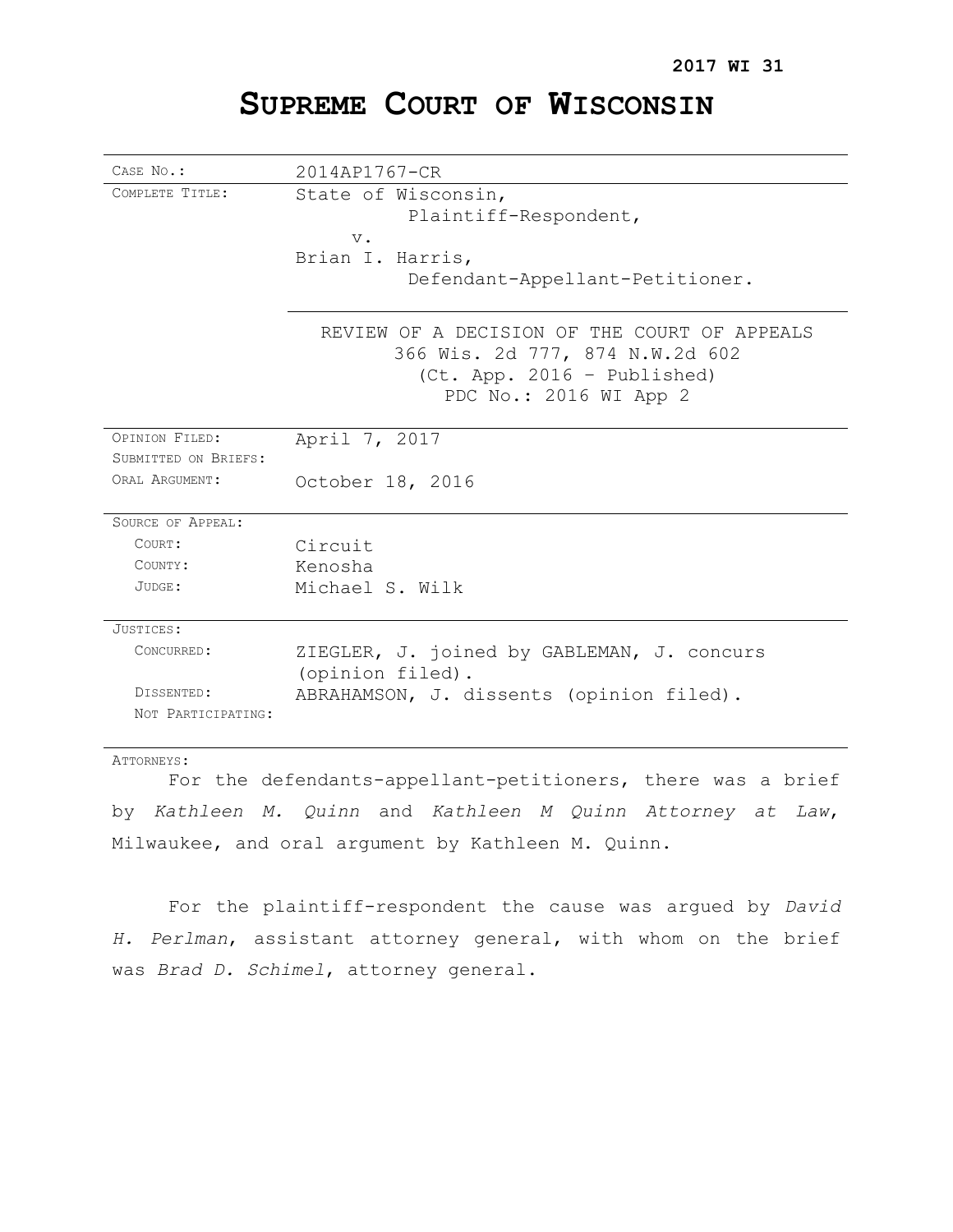## **2017 WI 31**

#### NOTICE

**This opinion is subject to further editing and modification. The final version will appear in the bound volume of the official reports.** 

No. 2014AP1767-CR (L.C. No. 2011CF797)

STATE OF WISCONSIN THE STATE OF WISCONSIN THE STATE OF STATE OF STATE OF STATE OF STATE OF STATE OF STATE OF STATE OF STATE OF STATE OF STATE OF STATE OF STATE OF STATE OF STATE OF STATE OF STATE OF STATE OF STATE OF STATE

**State of Wisconsin,**

 **Plaintiff-Respondent,**

## **FILED**

**Brian I. Harris,**

 **v.**

 $\overline{a}$ 

#### **Defendant-Appellant-Petitioner.**

Diane M. Fremgen Clerk of Supreme Court

**APR 7, 2017**

REVIEW of a decision of the Court of Appeals. *Affirmed.*

¶1 DANIEL KELLY, J. The question before the court is whether the State compelled Petitioner, Brian Harris, to be a witness against himself in violation of the Fifth Amendment to the United States Constitution and article I, section 8 of the Wisconsin Constitution.<sup>1</sup>

 $1$  This is a review of a published decision of the court of appeals, State v. Harris, 2016 WI App 2, 366 Wis. 2d 777, 874 N.W.2d 602, affirming the circuit court's judgment of conviction, Hon. S. Michael Wilk presiding.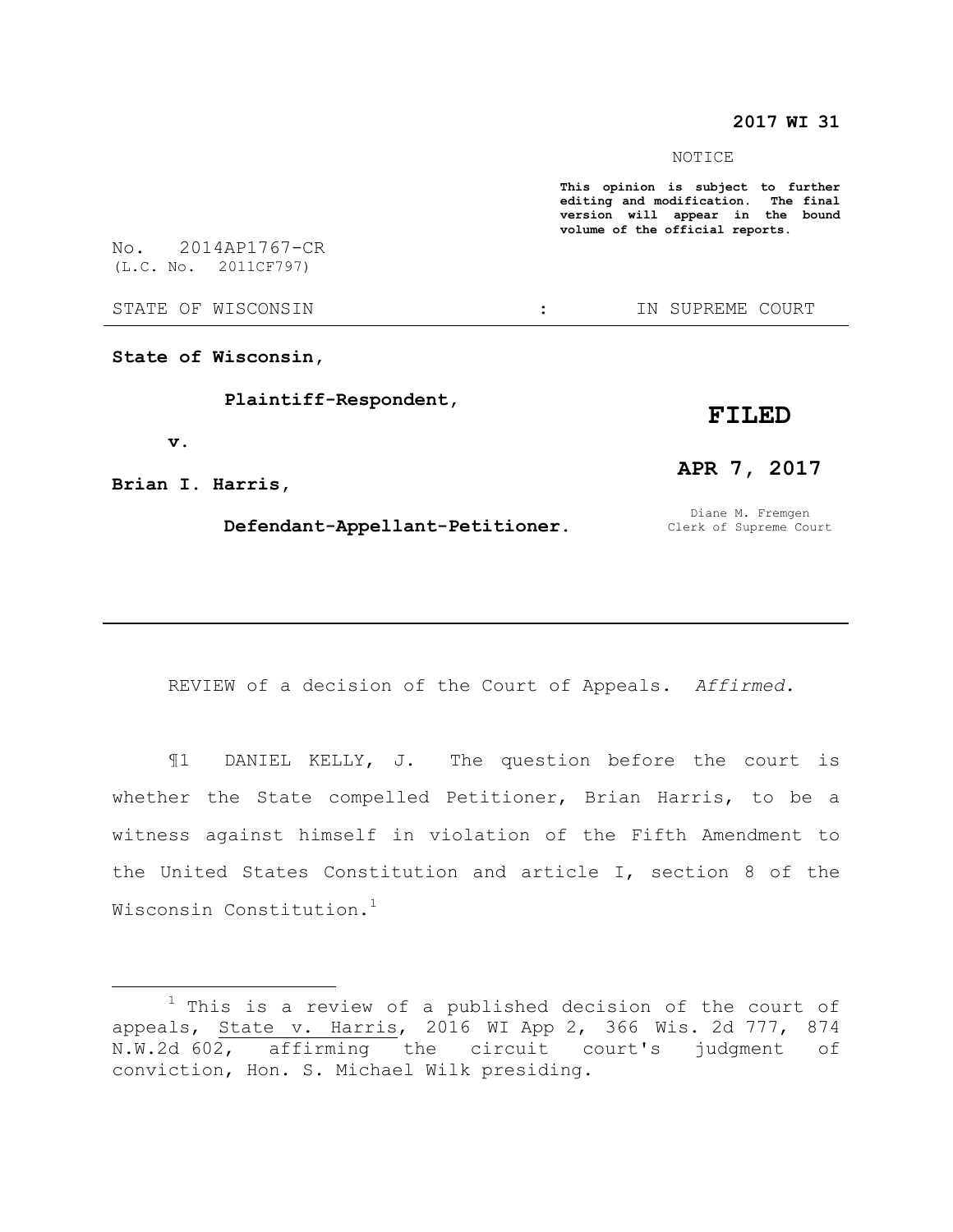### I. BACKGROUND

¶2 In the early morning hours of August 13, 2011, a Kenosha resident awoke to loud, metallic-sounding noises coming from an adjacent residence. When the noises persisted for several minutes, a neighbor called the police.

¶3 Officer Justin Niebuhr of the Kenosha Police Department responded and met with the caller. Both could hear the sound of metal clanging coming from inside the neighboring residence. Officer Niebuhr approached the front door of the supposedly-vacant residence and found it locked, and upon looking through a window saw only darkness. In the process of examining the exterior of the residence, Officer Niebuhr noticed the screen was off the unlatched kitchen window.

¶4 After backup arrived, Officers Niebuhr and Arturo Gonzalez entered the residence and traced the noises to the basement. Two additional officers responded to the scene and "cleared" the main and upstairs floors of the residence. Officers Niebuhr and Gonzalez went down to the basement where they found Mr. Harris secreted in a crawl space under the stairs. Strewn about him were copper piping, a flashlight with a red lens, and a duffle bag containing a saw and replacement blades, a bolt-cutter type instrument, and some crowbars. Mr. Harris' outfit included a pair of black work gloves. The officers took Mr. Harris into custody and eventually placed him in Officer Niebuhr's squad car.

¶5 While still in the squad car in front of the residence, Mr. Harris commenced an unprompted narrative of his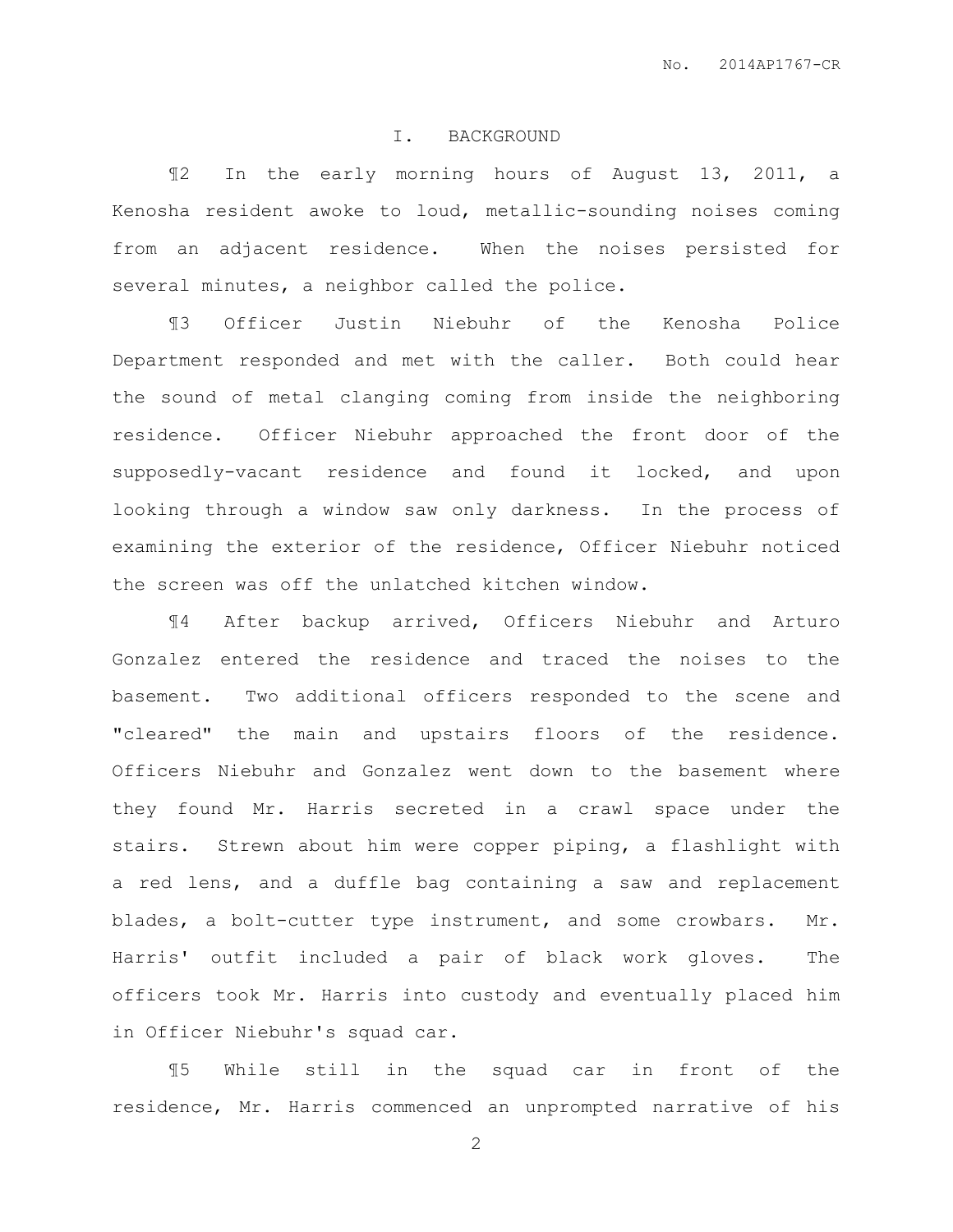criminal activities. Mr. Harris told Office Niebuhr he had been homeless for approximately seven years, he frequently went into vacant homes to sleep, and he often committed misdemeanor crimes to get items to sell. He said this was his plan for the copper piping. Neither Officer Niebuhr, nor any of the other officers present, were questioning Mr. Harris when he made these statements. Officer Niebuhr confirmed he neither said nor did anything of a threatening nature to prise out Mr. Harris' statements, nor did he promise Mr. Harris anything in exchange for them. Officer Niebuhr did not give Mr. Harris a Miranda<sup>2</sup> warning before he made these statements.

¶6 Later that morning, Detective Chad Buchanan of the Kenosha Police Department went to the Kenosha County Jail to interview Mr. Harris. He met Mr. Harris at about 9:00 a.m. in the common area, just outside the interview rooms. What occurred next is not entirely clear, but Detective Buchanan asked a question to the effect of "Would you like to give me a

 $\overline{a}$ 

 $2 \text{ Miranda v. Arizona}$ , 384 U.S. 436 (1966).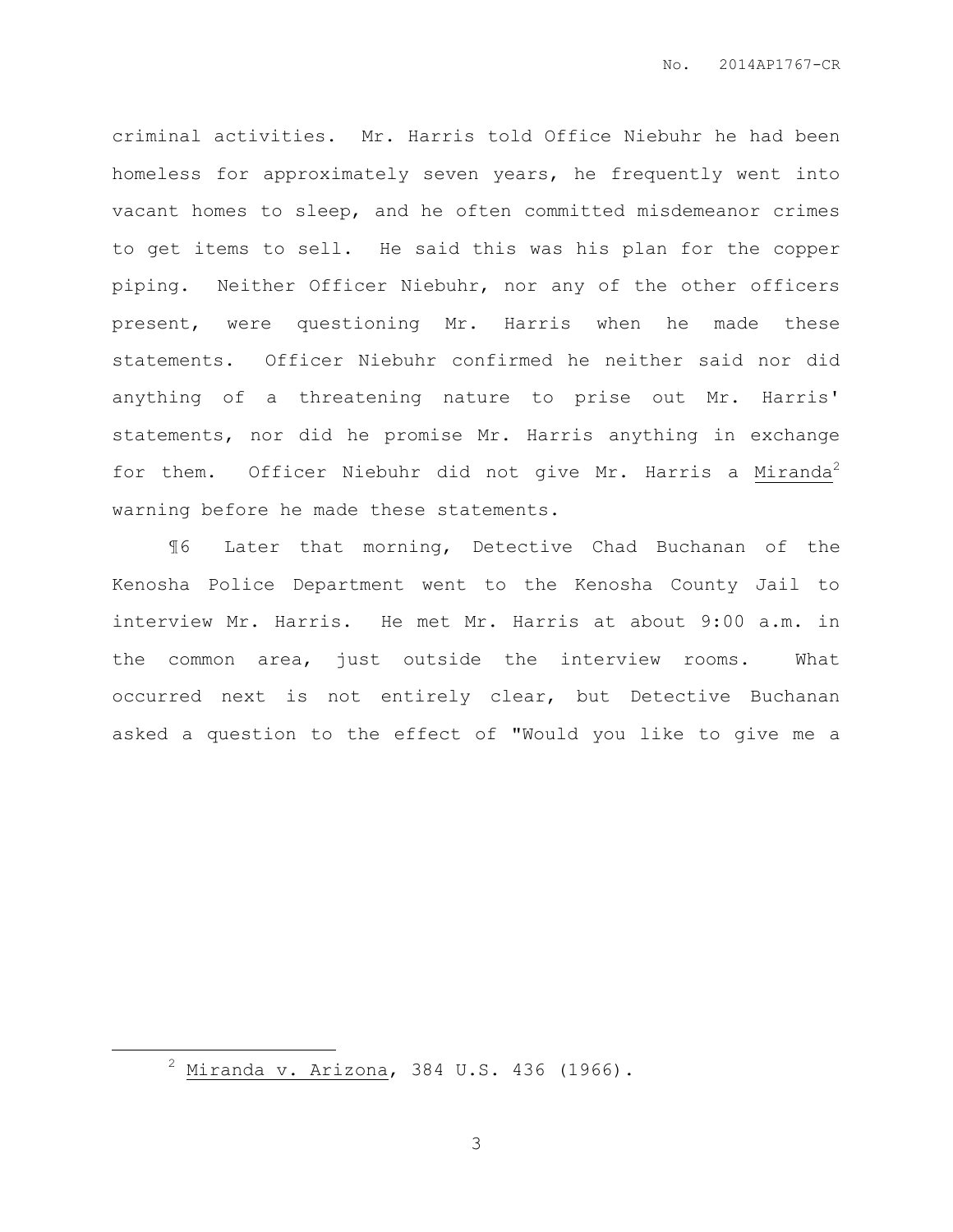statement?"<sup>3</sup> Mr. Harris responded: "They caught me man, I got nothing else to say." Detective Buchanan did not inform Mr. Harris of his Miranda rights prior to speaking with him.

¶7 The State charged Mr. Harris with burglary, possession of burglarious tools, criminal damage to property, and criminal trespass, each as a repeater. Mr. Harris brought a suppression motion to prevent the State from using his "they caught me" statement at  $trial.^4$  The circuit court found that "Detective Buchanan's intent was to ask the defendant to come to the interview rooms for an interview and . . . the question was, would you like to give a statement?" The circuit court said the expected response to this question would have been "yes, I'll give a statement or, no, I won't give a statement." Consequently, the circuit court found no violation of Mr. Harris's right to be free from self-incrimination, and so denied the suppression motion. The State used his statement at trial,

 $\overline{a}$ 

 $3$  At the suppression hearing, Detective Buchanan said he asked Mr. Harris "if he would like to come with me to the detective bureau to be interviewed." At trial, Detective Buchanan testified that he "asked the defendant if he would like to give me a statement  $\ldots$  . . " Although not entirely clear, it appears Mr. Harris bases his argument on Detective Buchanan's trial testimony. This makes sense-between the two characterizations, the trial testimony describes a question closer to the Miranda line than the question described at the suppression hearing. Consequently, our analysis will focus on the formulation presented at trial. If that passes constitutional muster, then so will the other.

<sup>&</sup>lt;sup>4</sup> The suppression motion encompassed other statements as well, but the "they caught me" statement is the only one Mr. Harris presented for our review.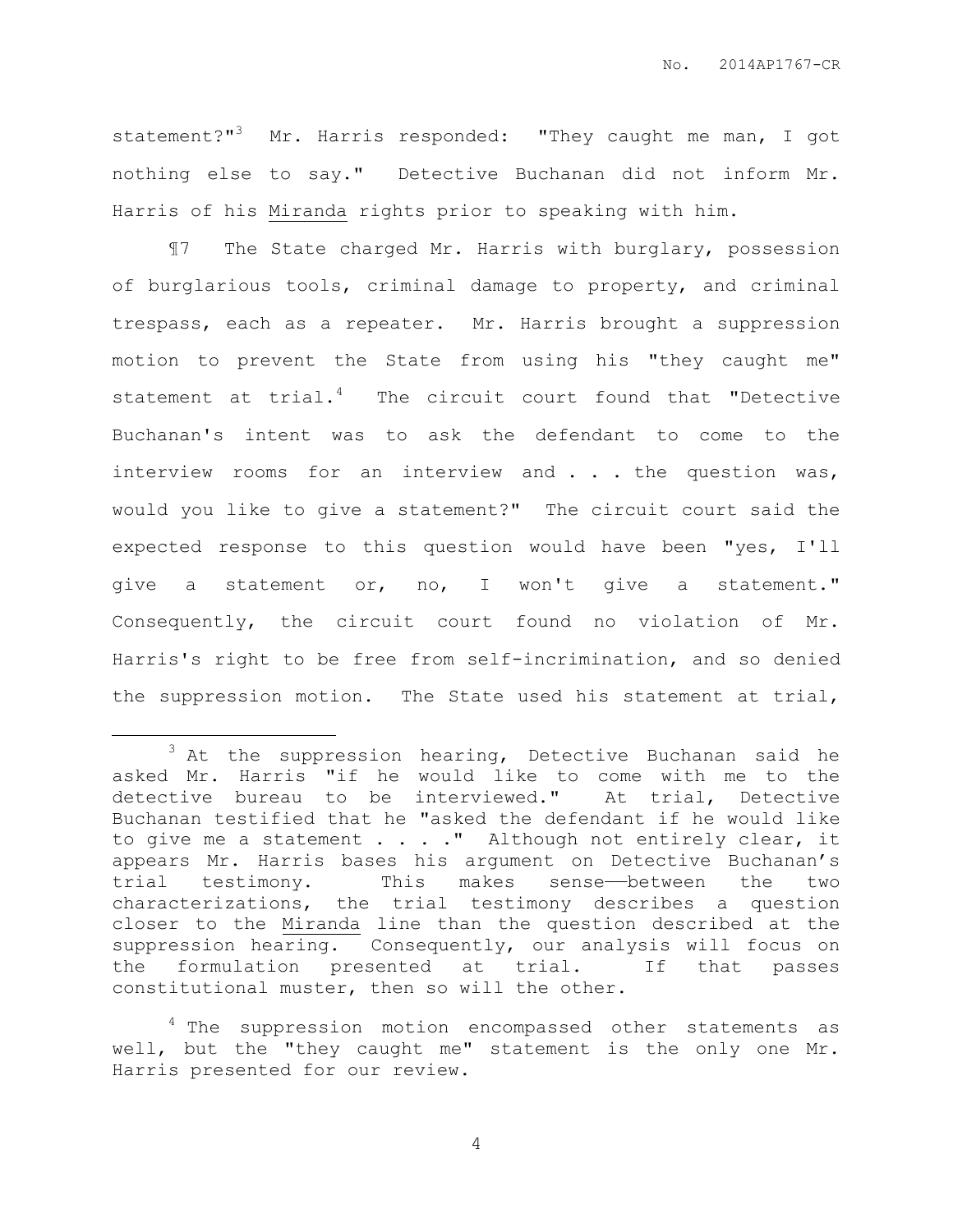following which the jury found Mr. Harris guilty on all four counts.

¶8 Mr. Harris timely appealed his conviction. In a published decision, the court of appeals affirmed. It noted the confusion over the precise wording of the question that preceded Mr. Harris's "they caught me" statement, but found it unimportant to the outcome. The court of appeals concluded that, whatever the exact wording, it was "not reasonably likely to elicit an incriminating response; [and] thus, the communication did not constitute interrogation and Miranda warnings were not required."<sup>5</sup>

### II. STANDARD OF REVIEW

¶9 We employ a two-step process in reviewing a circuit court's denial of a motion to suppress. State v. Eason, 2001 WI 98, ¶9, 245 Wis. 2d 206, 629 N.W.2d 625. First, we review the circuit court's factual findings and uphold them unless they are clearly erroneous. Id.<sup>6</sup> Second, we apply constitutional principles to those facts de novo, without deference to the courts initially considering the question, but benefitting from their analyses. In re Commitment of Mark, 2006 WI 78, ¶12, 292 Wis. 2d 1, 718 N.W.2d 90 ("We also review, de novo, the application of constitutional principles to established

 $\overline{a}$ 

 $6$  Notwithstanding the uncertainty over the exact wording of Detective Buchanan's question, neither party argues that any of the circuit court's factual findings were clearly erroneous. Consequently, we do not address this step of the review process.

<sup>5</sup> Harris, 366 Wis. 2d 777, ¶25.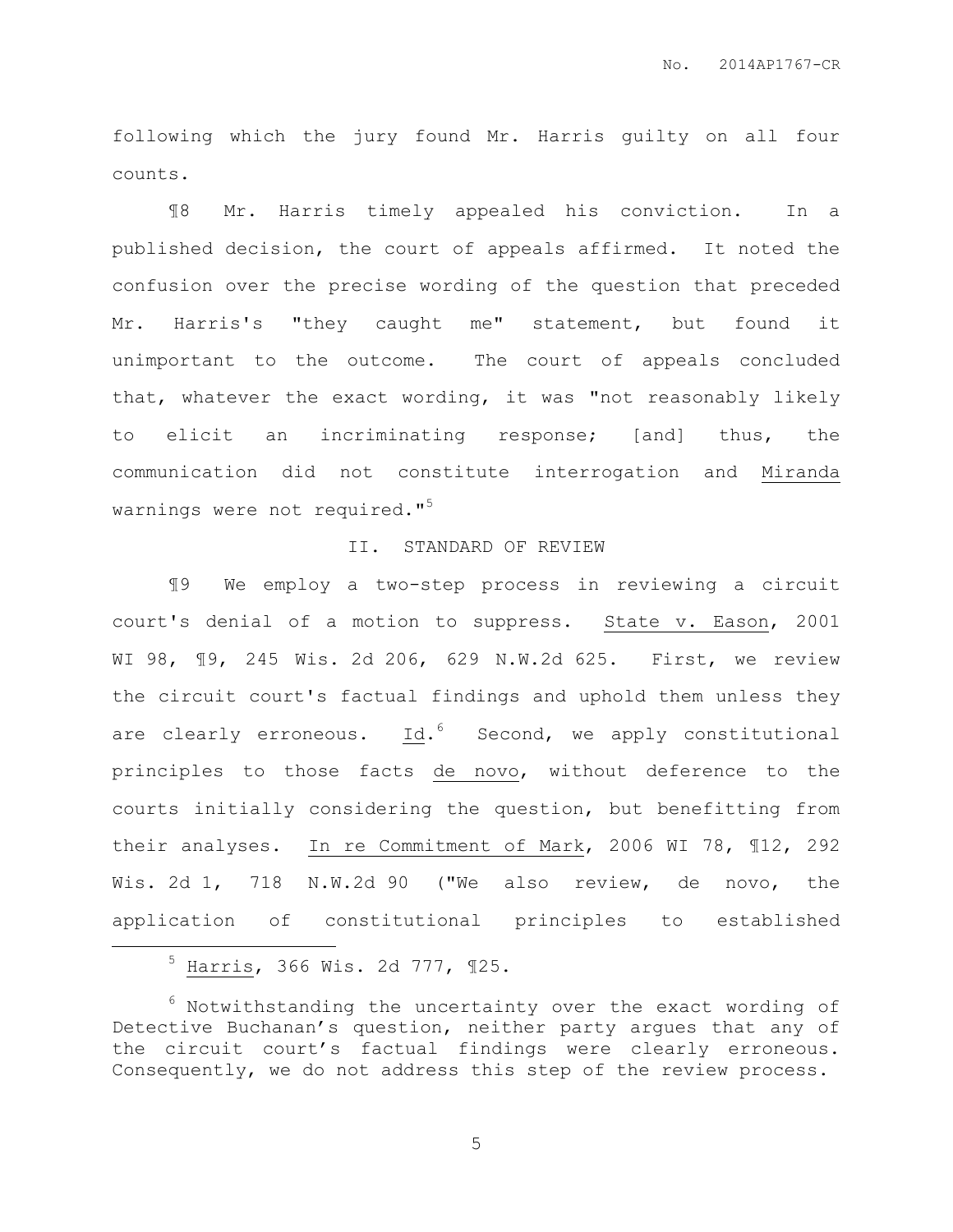facts."); State v. Hansford, 219 Wis. 2d 226, 234, 580 N.W.2d 171 (1998) ("Although we review questions of law de novo, we benefit from the analyses of the circuit court and the court of appeals.").

### III. DISCUSSION

¶10 Mr. Harris presents a single question for our consideration: Whether the State compelled him to be a witness against himself by using his answer to Detective Buchanan's question at trial.<sup>7</sup> A simple question like "Would you like to give me a statement?" may seem an unlikely candidate for a constitutional violation, but as our analysis here demonstrates, we are unstinting in our protection of criminal defendants' rights.

¶11 There is history behind the protection against selfincrimination, history that reminds us of why that barrier is so important. It is born of experience, and responds to the dangers inherent in the inquisitorial method of questioning suspects:

The maxim 'Nemo tenetur seipsum accusare,'<sup>[8]</sup> had its origin in a protest against the inquisitorial and manifestly unjust methods of interrogating accused

<sup>8</sup> "No one is bound to accuse himself."

 $\overline{a}$ 

 $7$  The Fifth Amendment to the United States Constitution provides that no "person . . . [shall] be compelled in any criminal case to be a witness against himself." U.S. Const. amend. V. The Wisconsin Constitution article I, section 8 contains an analogous provision, which says that "No person . . . may be compelled in any criminal case to be a witness against himself or herself."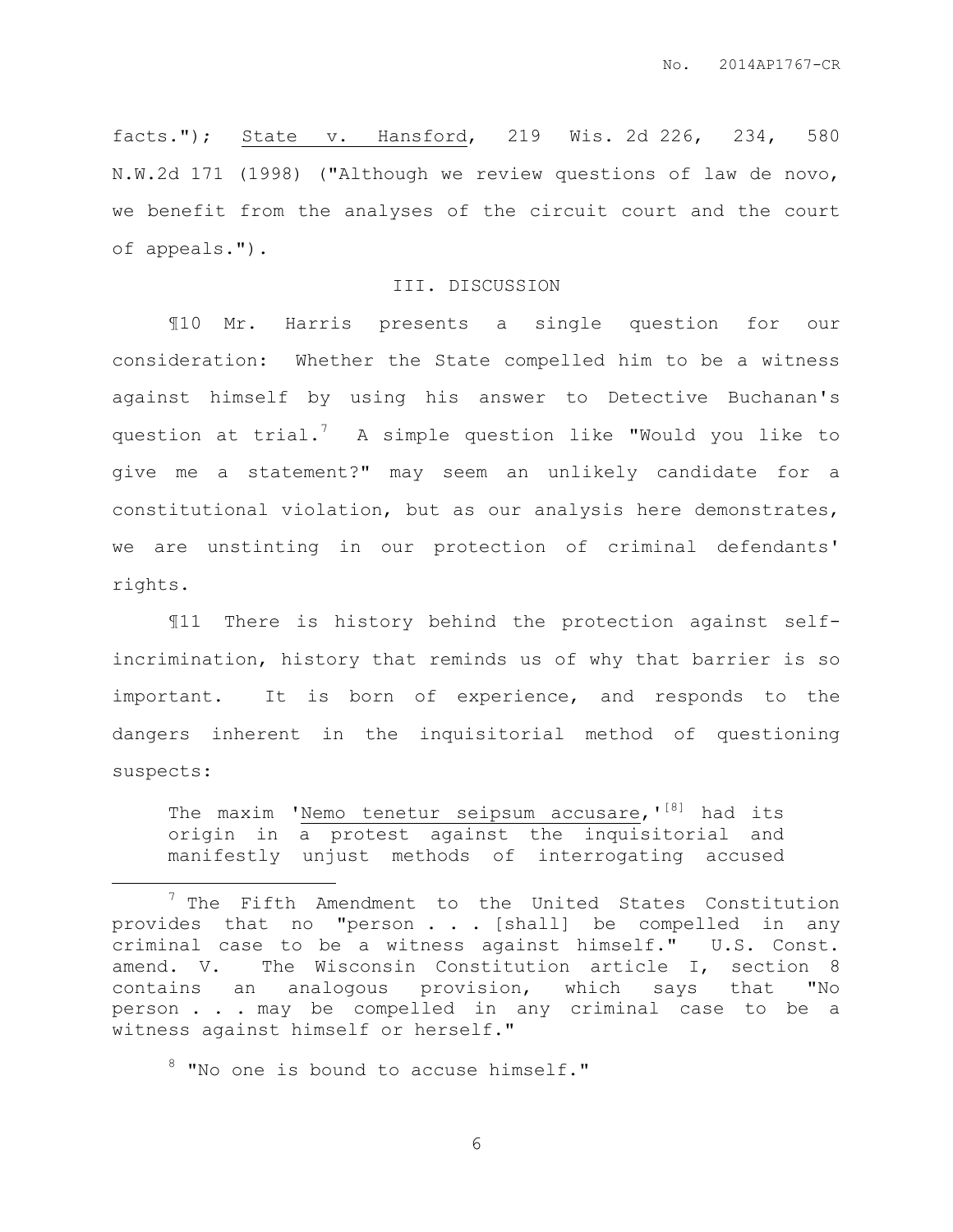persons, which [have] long obtained in the continental system, and, until the expulsion of the Stuarts from the British throne in 1688, and the erection of additional barriers for the protection of the people against the exercise of arbitrary power, [were] not uncommon even in England. While the admissions or confessions of the prisoner, when voluntarily and freely made, have always ranked high in the scale of incriminating evidence, if an accused person be asked to explain his apparent connection with a crime under investigation, the ease with which the questions put to him may assume an inquisitorial character, the temptation to press the witness unduly, to browbeat him if he be timid or reluctant, to push him into a corner, and to entrap him into fatal contradictions, which is so painfully evident in many of the earlier state trials, . . . made the system so odious as to give rise to a demand for its total abolition.

Brown v. Walker, 161 U.S. 591, 596-97 (1896). $^9$  The ease with which innocent questions can become inquisitorial requires that this protection apply to criminal suspects whether they are inside or outside of the courtroom: "[T]he privilege against self-incrimination protects individuals not only from legal compulsion to testify in a criminal courtroom but also from 'informal compulsion exerted by law-enforcement officers during in-custody questioning.'" Pennsylvania v. Muniz, 496 U.S. 582, 589 (1990) (quoting Miranda v. Arizona, 384 U.S. 436, 461 (1966)). Thus, our constitutional protection against self-

 $\overline{a}$ 

<sup>&</sup>lt;sup>9</sup> Although this excerpt from Brown specifically addressed coerced confessions, instead of the broader right to remain silent (which we address here), its condemnation of the inquisitorial method served as part of the motivating rationale for the ubiquitous Miranda warnings. And its description of the inquisitorial method provides valuable insight as we consider what constitutes the "functional equivalent" of an interrogation.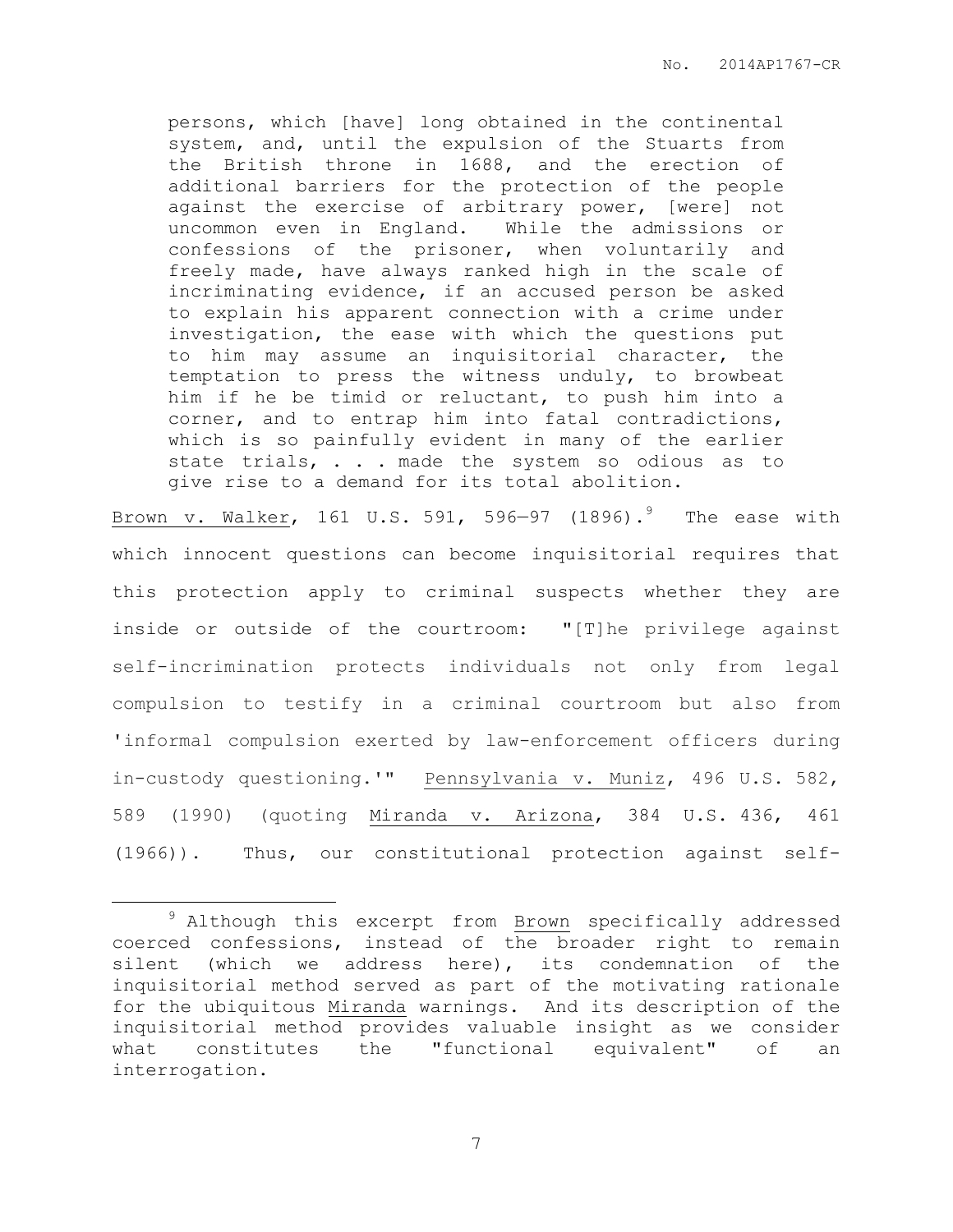incrimination is called to duty whenever the State interrogates a suspect in police custody. See Miranda, 384 U.S. 436; see also State v. Armstrong, 223 Wis. 2d 331, ¶29, 588 N.W.2d 606 (1999).

¶12 This freedom from compelled self-incrimination is one of the nation's "most cherished principles." Miranda, 384 U.S. at 458. We are sufficiently solicitous of this protection that we guard it by patrolling a generous buffer zone around the central prohibition.

#### A. Procedural Requirements

¶13 The most important aspect of that buffer is the right to remain silent while in police custody. We actualize the right by requiring the State's agents, before conducting an incustody interrogation, to formally instruct the suspect of his constitutional rights and then conduct themselves according to how he elects to preserve or waive them. Thus, a suspect must

be warned prior to any questioning that he has the right to remain silent, that anything he says can be used against him in a court of law, that he has the right to the presence of an attorney, and that if he cannot afford an attorney one will be appointed for him prior to any questioning if he so desires.

## Miranda, 384 U.S. at 479.

¶14 This procedural safeguard arose out of an understanding that custodial interrogations present a uniquely intimidating atmosphere that can interfere with a suspect's exercise of his rights: "The concern of the Court in Miranda was that the 'interrogation environment' created by the interplay of interrogation and custody would 'subjugate the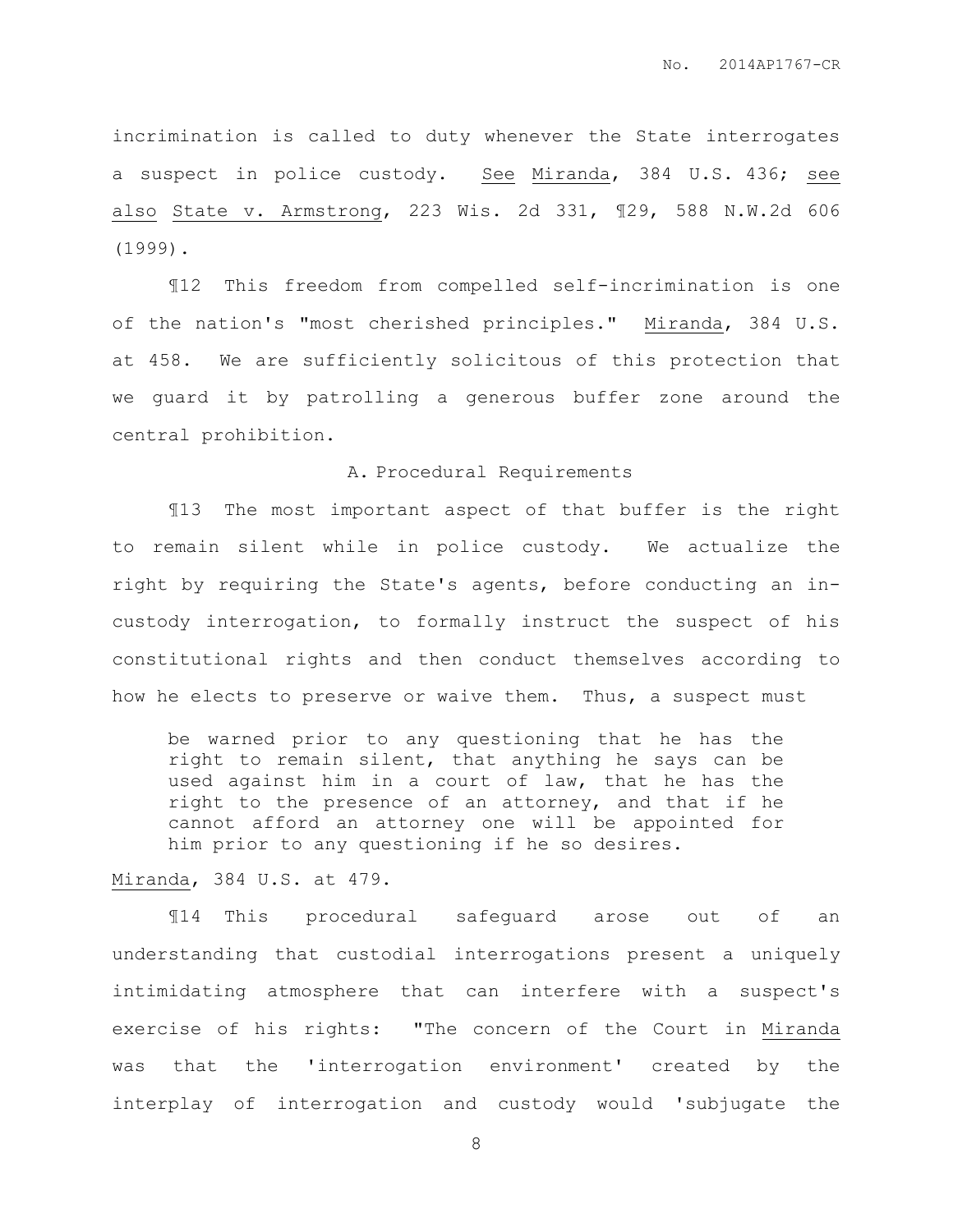individual to the will of his examiner' and thereby undermine the privilege against compulsory self-incrimination." Rhode Island v. Innis, 446 U.S. 291, 299 (1980) (quoting Miranda, 384 U.S. at 457–58). Requiring this warning, and scrupulous adherence to the suspect's decisions thereafter, give us assurance that his decision to remain silent has not been overborne. The consequence of failing to honor this safeguard is loss of the evidence: "[U]nless and until such warnings and waiver are demonstrated by the prosecution at trial, no evidence obtained as a result of interrogation can be used against [a suspect]." Miranda, 384 U.S. at 479.

¶15 There is no doubt Mr. Harris was in police custody when Detective Buchanan asked whether he would like to make a statement (he was in jail), so our inquiry focuses on whether that question qualifies as an interrogation. As we discuss below, custodial interrogation can take the form of either express questioning or its functional equivalent.<sup>10</sup> We will analyze Detective Buchanan's question and Mr. Harris' response under each rubric. If either analysis reveals the question to be an interrogation, then we must suppress Mr. Harris' response because it was not preceded by a Miranda warning.

 $\overline{a}$ 

 $10$  "[T]he term 'interrogation' under Miranda refers not only to express questioning, but also to any words or actions on the part of the police (other than those normally attendant to arrest and custody) that the police should know are reasonably likely to elicit an incriminating response from the suspect." Rhode Island v. Innis, 446 U.S. 291, 301 (1980).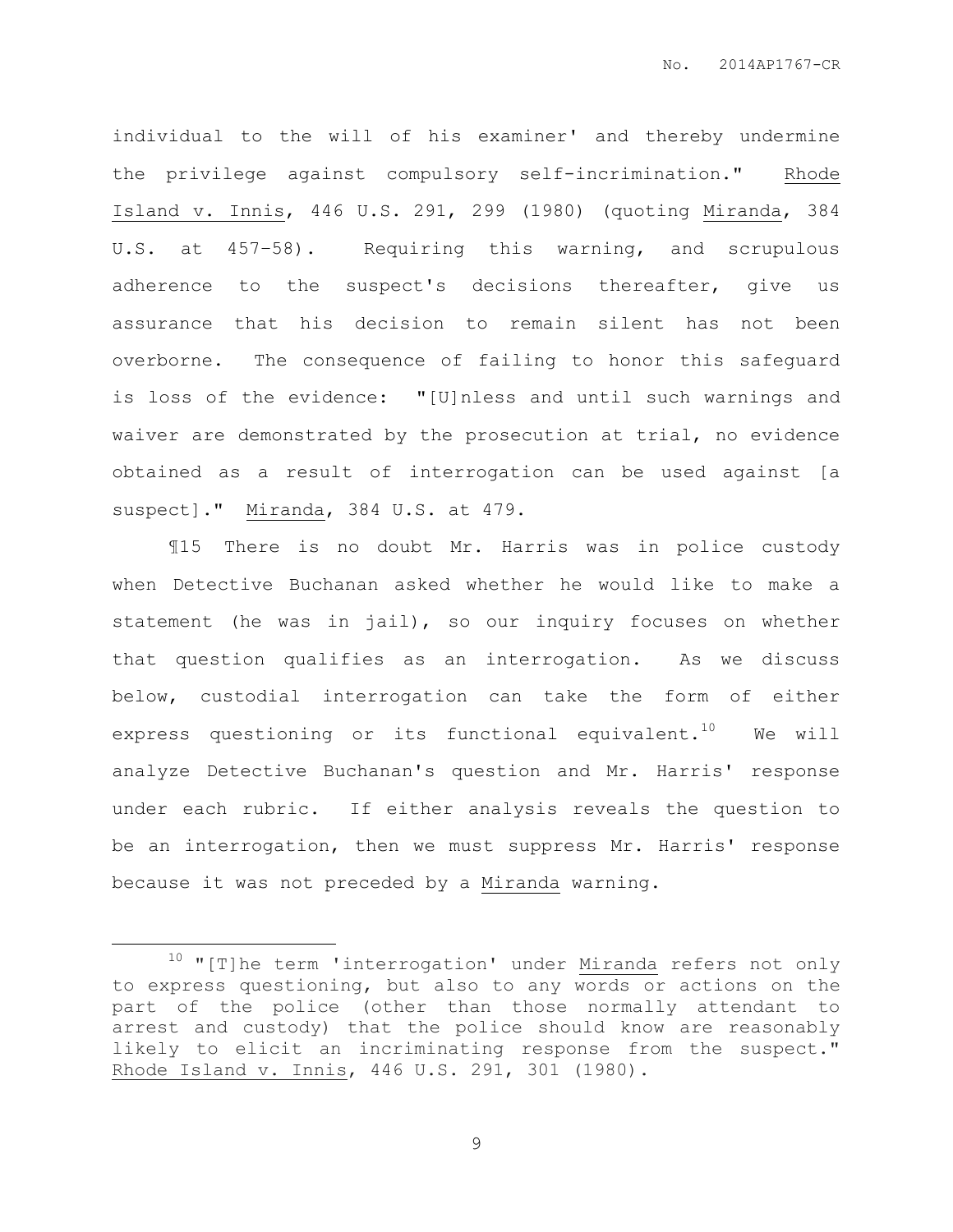## B. Express Questioning

¶16 "Express questioning" does not encompass every inquiry directed to the suspect. It covers only those questions "designed to elicit incriminatory admissions." Pennsylvania v. Muniz, 496 U.S. 582, 602 n.14 (1990). See also Doe v. U.S., 487 U.S. 201, 211 (1988) ("Unless some attempt is made to secure a communication——written, oral or otherwise——upon which reliance is to be placed as involving [the accused's] consciousness of the facts and the operations of his mind in expressing it, the demand made upon him is not a testimonial one." (quoting J.H. Wigmore, 8 Wigmore on Evidence, § 2265 (4th ed. 1988))).

¶17 It is the nature of the information the question is trying to reach, therefore, that determines whether it is inquisitorial. If that information has no potential to incriminate the suspect, the question requires no Miranda warnings. Id. at 211 n.10 ("In order to be privileged, it is not enough that the compelled communication is sought for its content. The content itself must have testimonial significance.").

¶18 Detective Buchanan's question did not constitute express questioning because it sought nothing that could be potentially incriminating. Although his question was certainly designed to obtain a response, the only information it sought was whether Mr. Harris would like to make a statement; it did not seek the statement itself. The response to such a question is either "yes" or "no," and neither would have any testimonial significance whatsoever. Thus, Detective Buchanan's question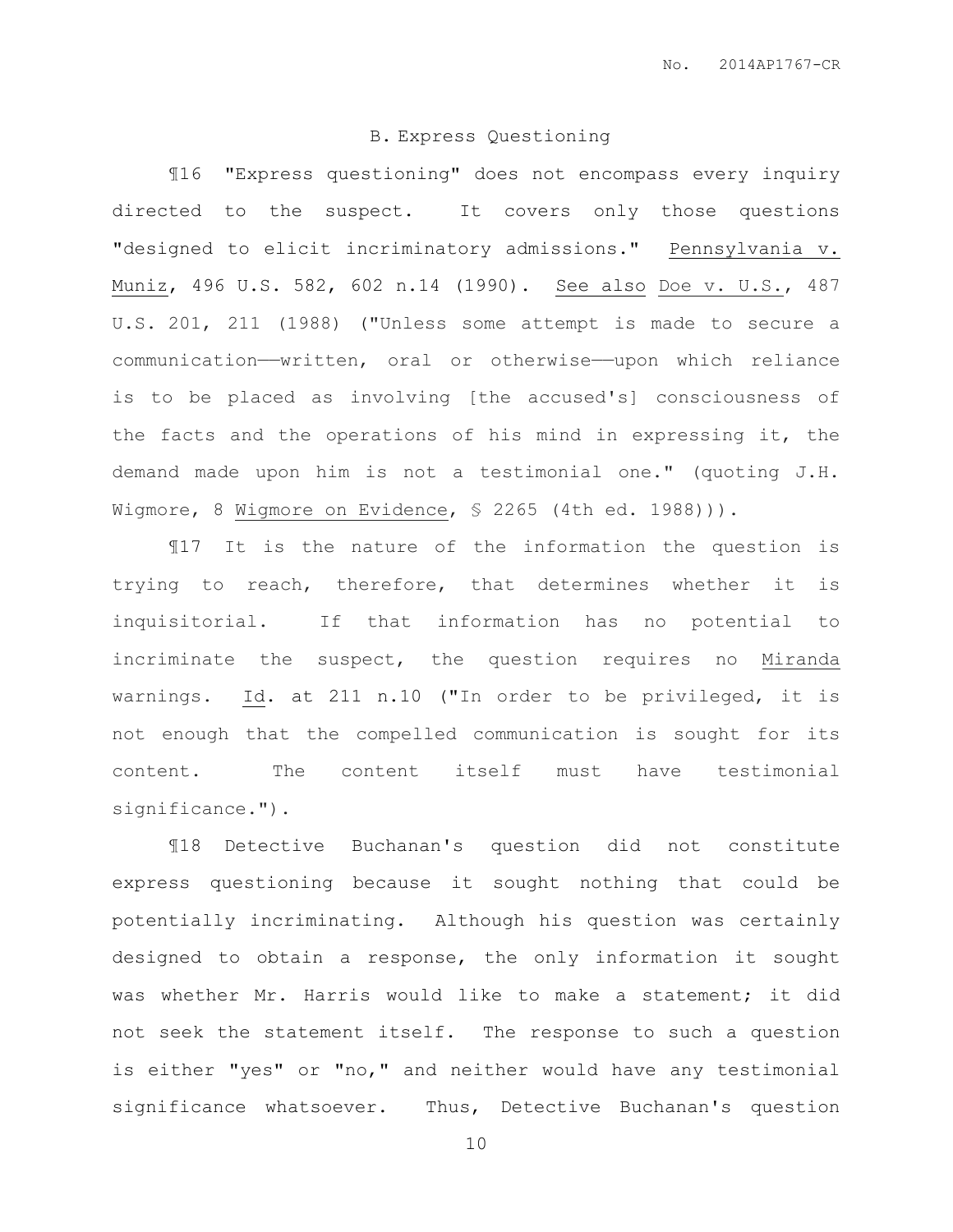did not constitute "express questioning" because the constitutional privilege applies only to the search for incriminating evidence.

## C. Functional Equivalence

¶19 There are more ways than one to obtain incriminating evidence from a suspect. Miranda addressed itself to the most obvious——express questioning. But there are techniques of persuasion that, in a custodial setting, can create the same potential for self-incrimination even in the absence of an express question. So the Innis Court expanded the prophylactic buffer by applying Miranda's procedural safeguards to the "functional equivalent" of an interrogation. Innis, 446 U.S. at 300–01. Such an equivalent includes "any words or actions on the part of the police (other than those normally attendant to arrest and custody) that the police should know are reasonably likely to elicit an incriminating response from the suspect." Id. at 301.

¶20 The test for determining what words or behavior might constitute the functional equivalent of an interrogation is not as straightforward as it first appears. The test (as stated above) inquires into what the police officer should know, implying the test might be conducted from his perspective. However, Innis requires that we account for the suspect's perception of events for the specific purpose of broadening the buffer: "This focus reflects the fact that the Miranda safeguards were designed to vest a suspect in custody with an added measure of protection against coercive police practices,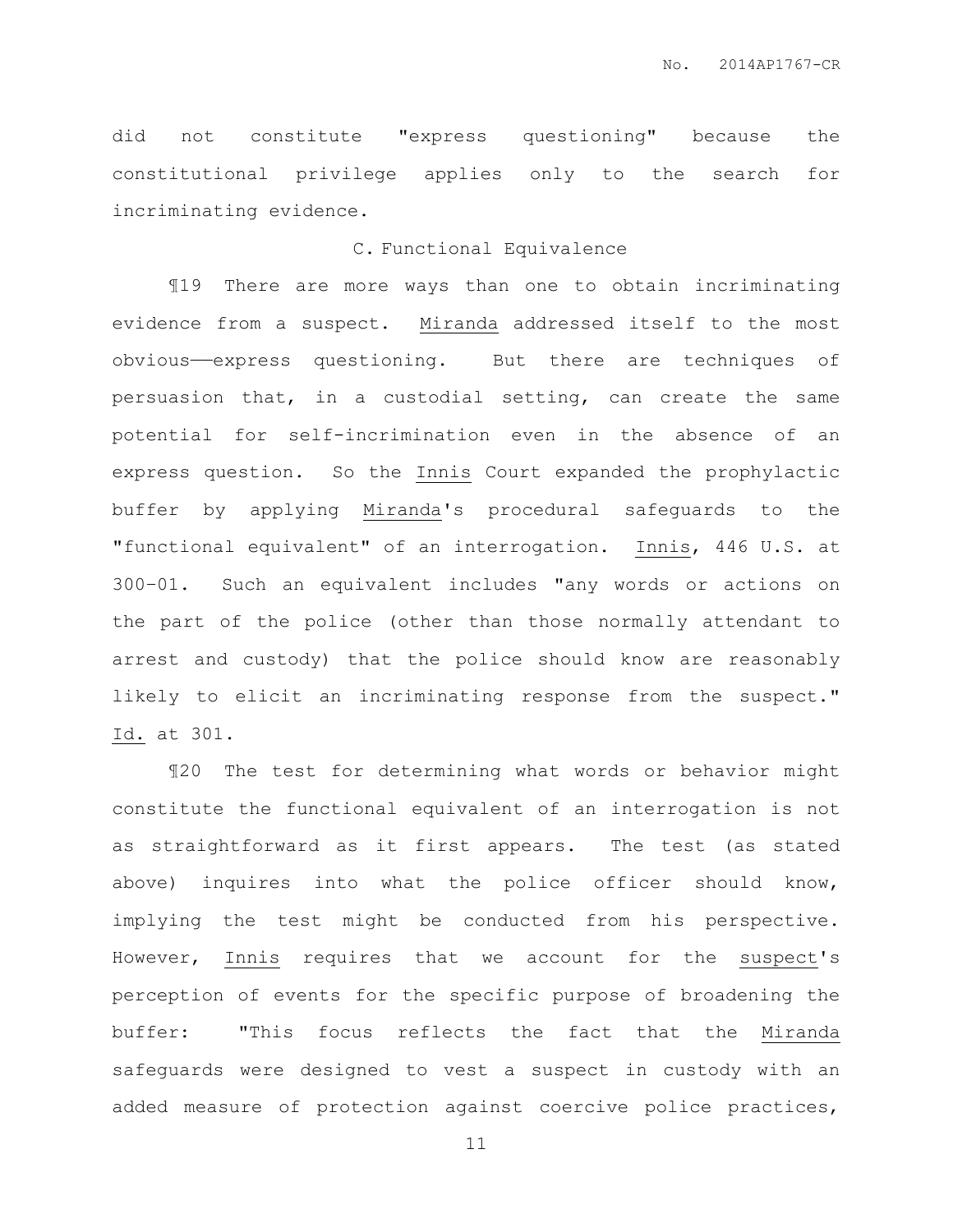without regard to objective proof of the underlying intent of the police." Id.

¶21 This means that, even where an officer's action had a purpose other than interrogation, the action "must be viewed from the suspect's perspective to determine whether such conduct was reasonably likely to elicit a response." State v. Cunningham, 144 Wis. 2d 272, 280, 423 N.W.2d 862 (1988). Further, Innis noted that the police may need to be mindful of the ease with which a given suspect might be persuaded to make an incriminating statement: "Any knowledge the police may have had concerning the unusual susceptibility of a defendant to a particular form of persuasion might be an important factor in determining whether the police should have known that their words or actions were reasonably likely to elicit an incriminating response from the suspect." Innis, 446 U.S. at 302 n.8.

¶22 In Wisconsin, we implement the "functional equivalency" standard by positing a reasonable third-person observer and inquiring into how such a person would expect the suspect to react to the officer's words and actions:

[I]f an objective observer (with the same knowledge of the suspect as the police officer) could, on the sole basis of hearing the officer's remarks or observing the officer's conduct, conclude that the officer's conduct or words would be likely to elicit an incriminating response, that is, could reasonably have had the force of a question on the suspect, then the conduct or words would constitute interrogation.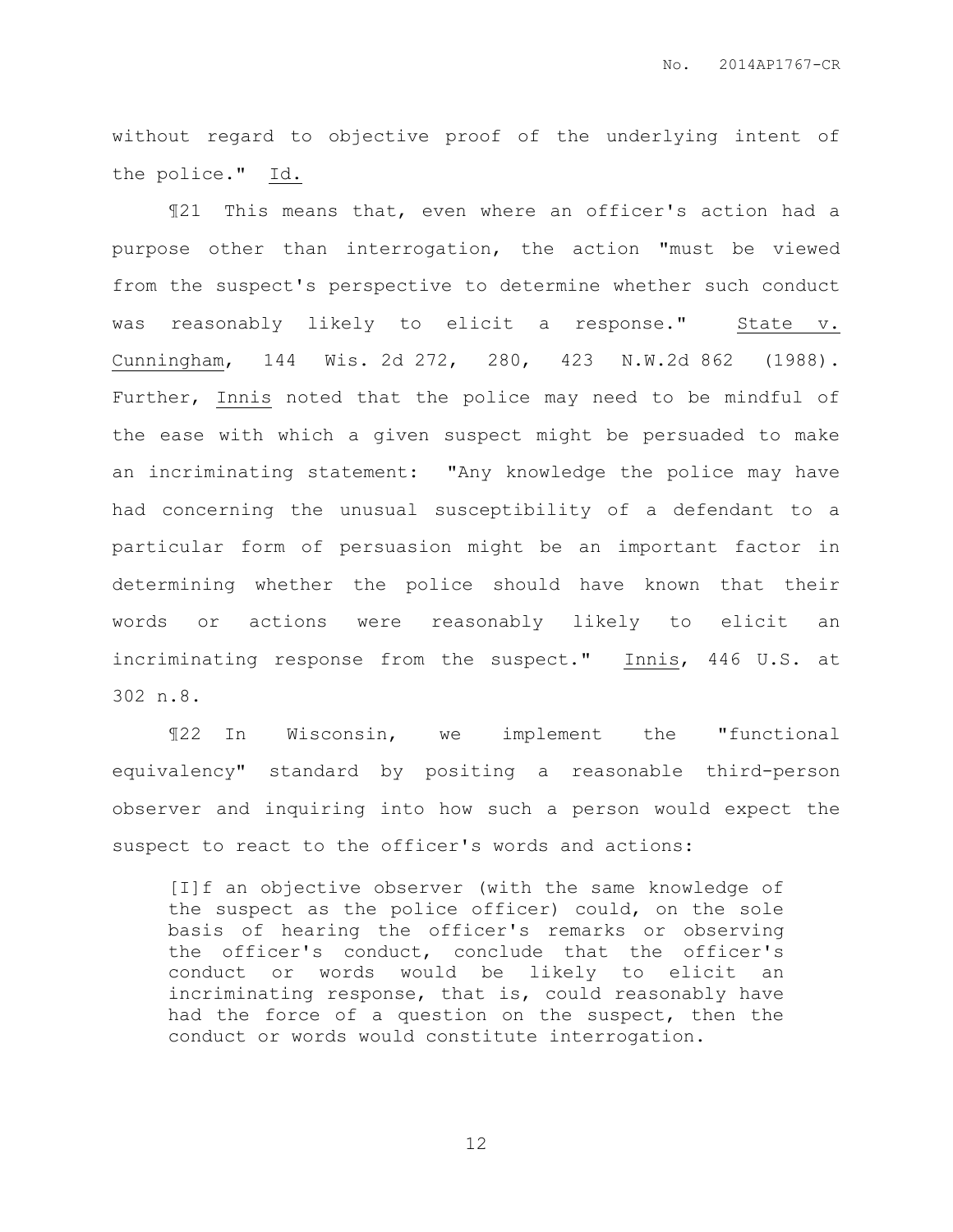Cunningham, 144 Wis. 2d at 278–79. This test is objective with respect to each of the participants in the interaction. That is to say, we do not consider what any of the participants actually intended or understood. We consider only what the objective third-party observer would conclude from the available information.

¶23 In determining whether Detective Buchanan's dialogue with Mr. Harris is the functional equivalent of an interrogation, we consider more than just the bare words with which he formed his question. We must reconstruct—as near to verisimilitude as possible——the entire context within which the dialogue took place. Then, as described above, we ask whether a reasonable observer would conclude that the suspect in the vignette would understand the officer's words and actions as reasonably likely to elicit an incriminating response.

¶24 Here is what we know about the circumstances in which Detective Buchanan had his brief conversation with Mr. Harris. In the very early hours of a morning in 2011, the police found Mr. Harris secreted away in the basement of a house in which he did not belong, with copper piping and burglarious tools arrayed about him. After taking him into custody, he was placed in the back seat of Officer Niebuhr's patrol car, whereupon he commenced divulging a great deal of information, much of it incriminating. For example, he said he had been homeless for seven years and frequently sleeps in vacant houses. He also said he often commits misdemeanor crimes to obtain things to sell "to get by," and that is what he intended to do with the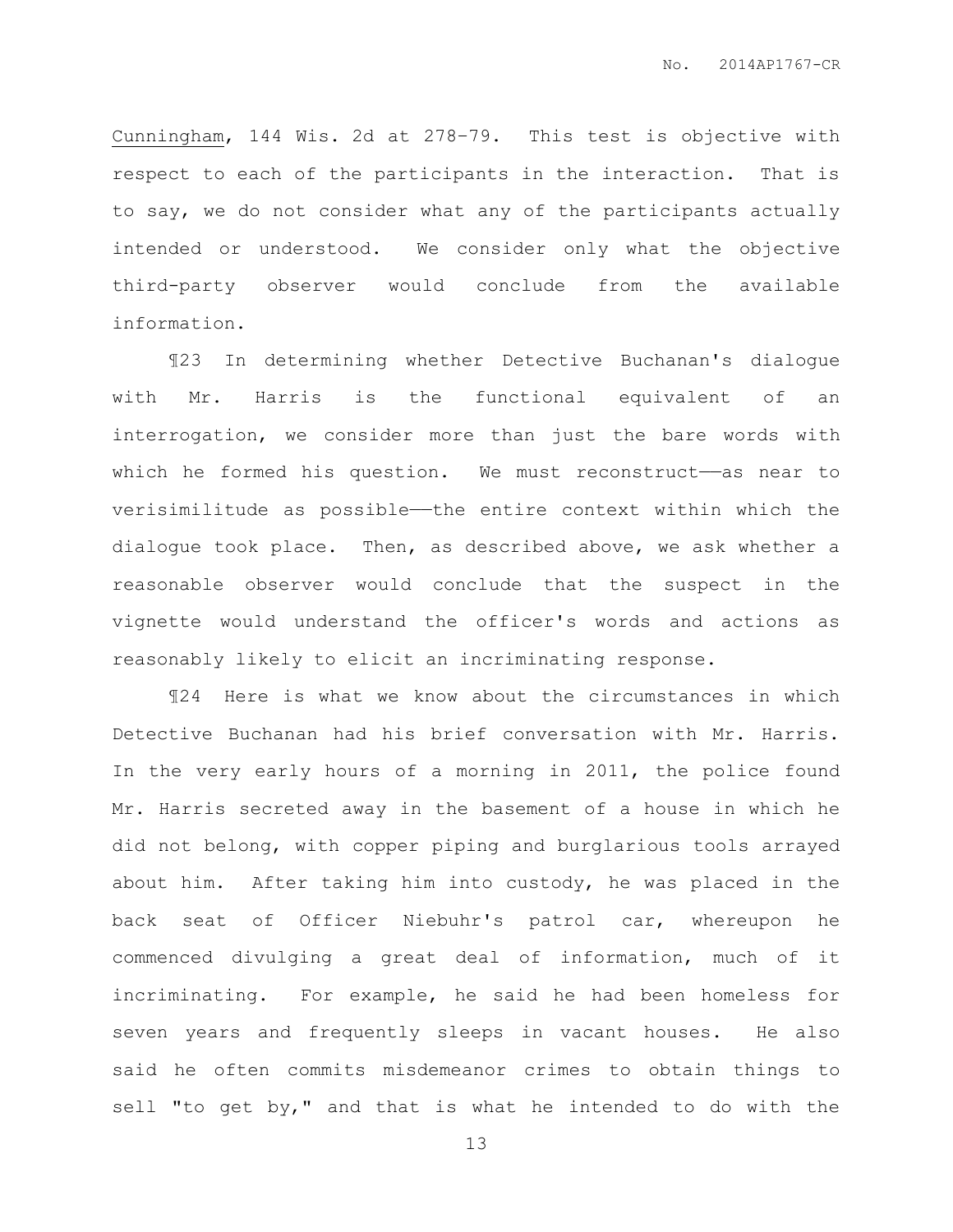copper piping.

¶25 Mr. Harris offered all of this information without prompting. Officer Niebuhr made no threats or promises to obtain the statements, and in fact asked no questions of Mr. Harris at all (while he was in the patrol car) before he provided this information. Officer Niebuhr said Mr. Harris did not appear to be intoxicated, overly tired, or otherwise not in control of his faculties. He also appeared to be clean and decently attired.

¶26 The police then transported Mr. Harris to the Kenosha County Jail. Later in the morning, at about 9:00 a.m., Detective Buchanan (who had not been present for Mr. Harris' arrest), went to the jail to interview him. A guard brought Mr. Harris (who was not handcuffed) to the main floor of the jail. Detective Buchanan met him in a common area just outside the interview rooms. He did not smell alcohol on Mr. Harris or observe any behavior that would indicate he was intoxicated. Detective Buchanan then asked Mr. Harris the question at issue in this case.

¶27 As all such scenarios must be, this vignette is factbound, which does not make it especially amenable to fixed rules of interpretation. However, past cases help sketch the boundary between "functional equivalents of interrogation" and constitutionally-innocent questions and acts. We collected a sampling of such cases in State v. Hambly, 2008 WI 10, 307 Wis. 2d 98, 745 N.W.2d 48, some of which we address below.

¶28 Our evaluation of Detective Buchanan's question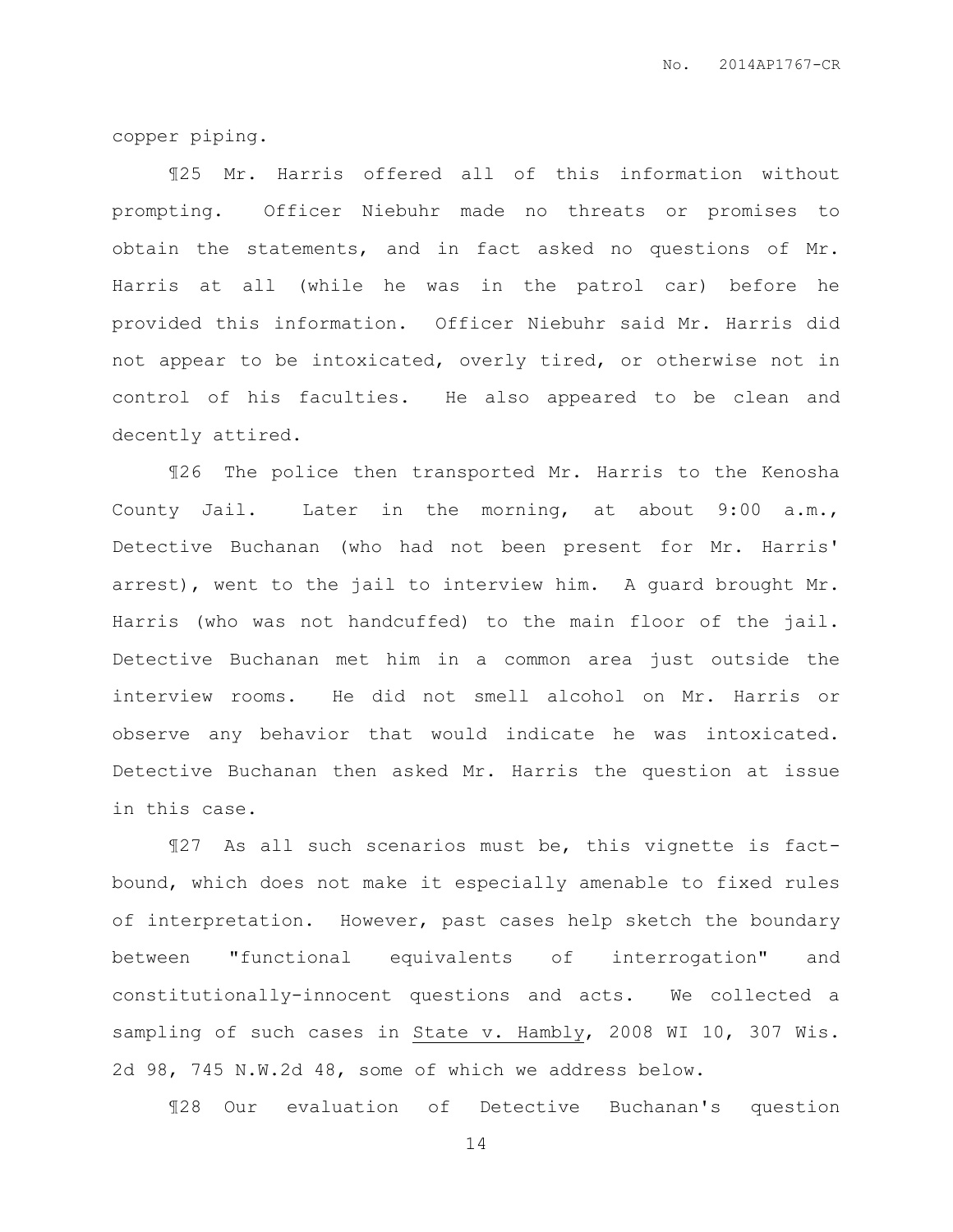accounts for the following principles useful in identifying the "functional equivalent" of an interrogation. As we consider and apply those principles, we keep firmly in mind that the ultimate purpose of our analysis is to protect against coerced confessions by respecting a suspect's decision to remain silent: "In deciding whether particular police conduct is interrogation, we must remember the purpose behind our decisions in *Miranda* and *Edwards [v. Arizona, 451 U.S. 477 (1981)]:* preventing government officials from using the coercive nature of confinement to extract confessions that would not be given in an unrestrained environment." Arizona v. Mauro, 481 U.S. 520, 529–30 (1987). Although the effect of that coercion may differ from suspect to suspect, a specific individual's special susceptibility enters the equation only if the State's agents should know of it. See, e.g., Innis, 446 U.S. at 303 n.10 (the "subtle compulsion" associated with an unknowing appeal to the suspect's conscience is not an interrogation).

¶29 From our cases addressing police statements made to a suspect, as opposed to questions asked of him, we confirm that our primary point of focus is on the reasonably likely effect of the officer's words on the suspect, not their grammatical format. Seemingly innocuous statements, when freighted with subtext or inquisitorial design, can become an interrogation. Thus, a dialogue with a suspect can constitute an interrogation even when law enforcement officers ask no questions. Hambly, 307 Wis. 2d 98, ¶46 ("A law enforcement officer may thus be viewed as interrogating a suspect by a statement, without asking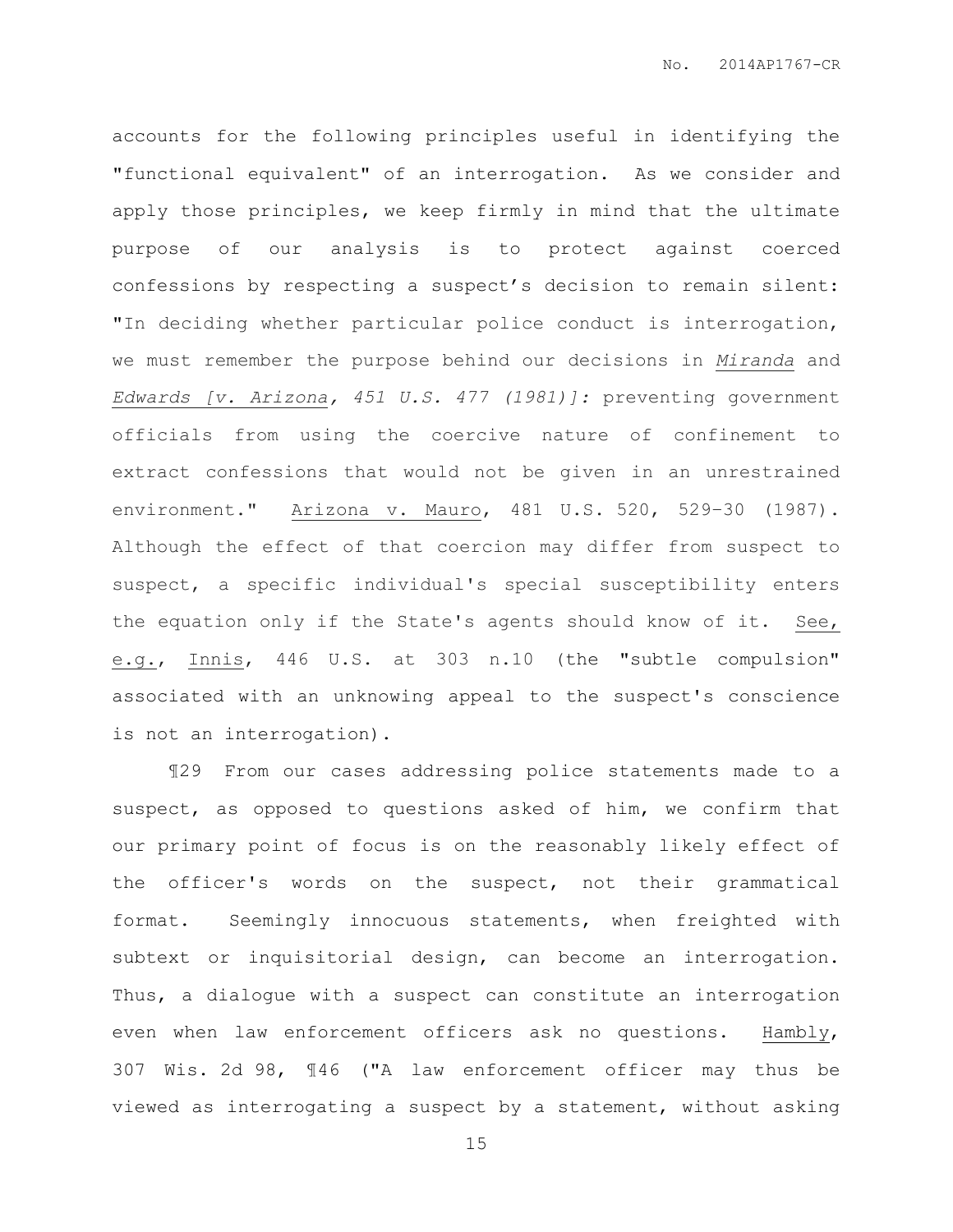a single question, if the law enforcement officer's conduct or speech could have had the force of a question on the suspect.").

¶30 However, to rise to the level of an interrogation, the officer's statements (or, in this case, question) must exert a compulsive force on the suspect: "Interrogation must reflect a measure of compulsion above and beyond that inherent in custody itself." Id. (quoting Innis, 446 U.S. at 300) (internal marks omitted). For example, an officer's cryptic comment about information only the perpetrator of the crime would recognize may be considered functionally equivalent to an interrogation because of the effect the comment causes. State v. Bond, 2000 WI App 118, 237 Wis. 2d 633, 614 N.W.2d 552. Similarly, giving unresponsive answers to questions posed by a suspect with the intent of provoking an incriminating response, and using interrogation techniques during the conversation, can serve as the functional equivalent of an interrogation. Hambly, 307 Wis. 2d 98, ¶¶63-65 (citing Hill v. United States, 858 A.2d 435 (D.C. Ct. App. 2004) (finding that an officer telling a suspect that "he told us what happened" was unresponsive to the defendant's question regarding another person in custody and, when coupled with other common interrogation techniques designed to elicit a response, met the functional equivalency test)).

¶31 But police interactions with a suspect do not amount to interrogations so long as they are not reasonably likely to elicit an incriminating response. That is why law enforcement officials may make context-appropriate, and accurate, comments to a suspect without running afoul of Miranda and Innis. They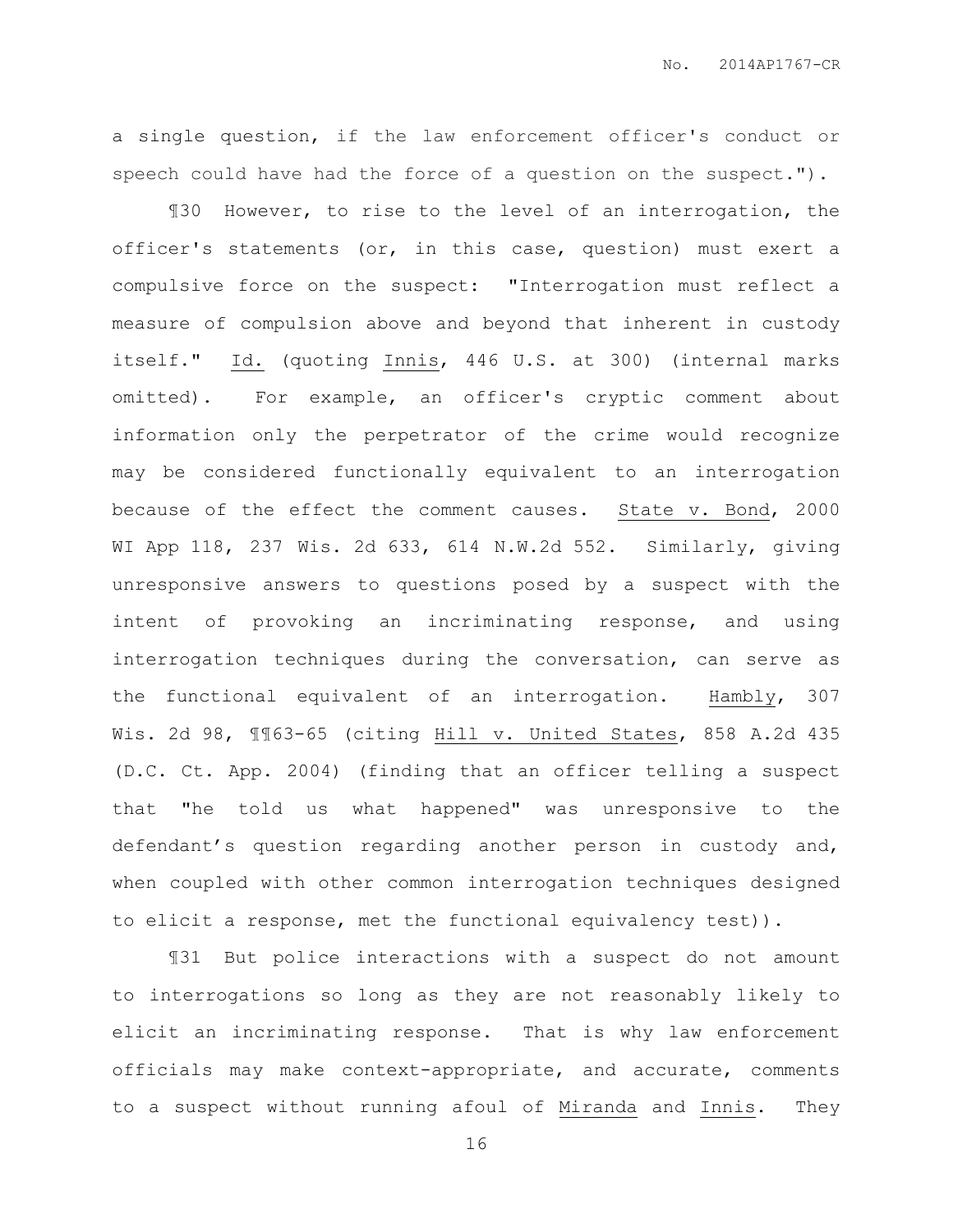can, for example, provide information responsive to questions posed by defendants. Hambly, 307 Wis. 2d 98, ¶¶65–66 (finding no functional equivalence where defendant made an incriminating statement after the police officer, prior to giving him the Miranda warnings, informed the defendant of why he was under arrest). Similarly, if a suspect volunteers incriminating information following an officer's non-leading, direct responses to the suspect's questions about possible charges against him, there has been no functional equivalent of an interrogation. State v. Fischer, 2003 WI App 5, 259 Wis. 2d 799, 656 N.W.2d 503 (finding that "an objective observer would not, on the sole basis of hearing [defendant's] words and observing his conduct, conclude that [an officer's] answers to [defendant's] direct questions about the evidence against him would be likely to elicit an incriminating response . . . . "). Nor are noneditorialized statements of fact the functional equivalent of an interrogation. Easley v. Frey, 433 F.3d 969 (7th Cir. 2006) (finding no interrogation when suspect confessed after being accurately informed that someone had implicated him in a crime, and that he could be subject to the death-penalty if convicted).

¶32 Finally, we must also pay attention to the atmosphere in which the suspect incriminates himself. As Innis observed, the Miranda Court was concerned with the "interrogation environment" created by custodial questioning. Innis, 446 U.S. at 299. A police officer's quotidian question posed to a person strolling in a park may carry an objectively different import if growled at a manacled suspect held incommunicado for an extended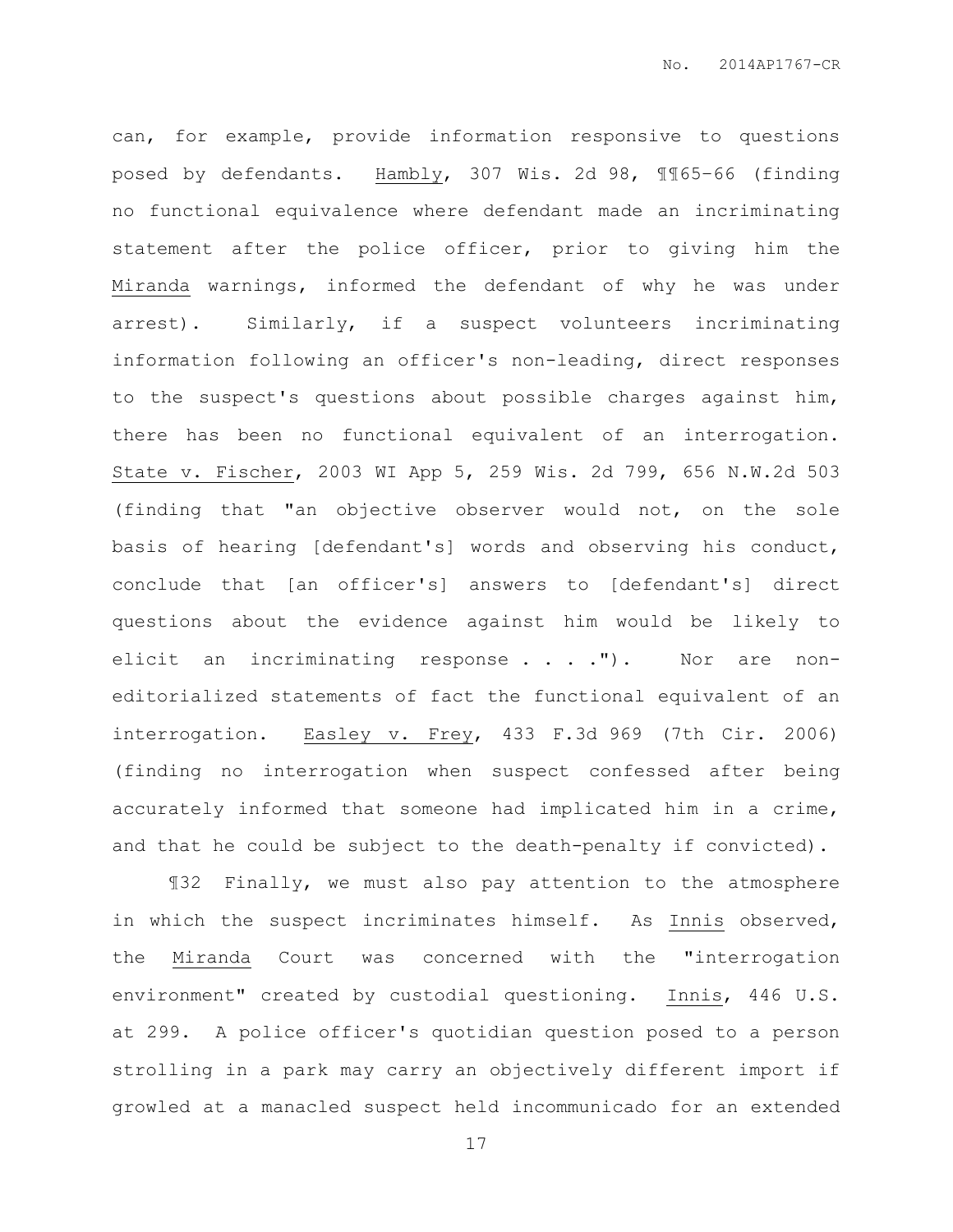period of time in a stark interview room.

¶33 With all of this in mind, we have no difficulty finding that Detective Buchanan's question was not the functional equivalent of an interrogation under the Cunningham formulation. There is no indication Detective Buchanan intended his question to elicit an incriminating statement, nor is there anything to suggest that asking a suspect whether he would like to make a statement is a police practice designed to surreptitiously cause the suspect to divulge incriminating evidence.

¶34 Further, the context in which he asked the question conveyed a non-inquisitorial purpose. Mr. Harris and Detective Buchanan were standing in a common area outside the interview rooms. A reasonable observer would conclude that Detective Buchanan's question was diagnostic in nature: Should he conduct Mr. Harris into the interview room where he would then give his statement, or should he instead return Mr. Harris to his cell? $11$ Incidentally, Mr. Harris' response strongly suggests this is how he understood it, too. He said: "They caught me man, I got nothing else to say." The latter part of his statement indicates he believed there was no point in proceeding to the interview room, and so he gave what amounted to a functional "no" to the Detective's invitation. The initial clause of his

 $\overline{a}$ 

 $11$  By "diagnostic" we mean a question that seeks information useful for a State agent's functional (as opposed to inquisitorial) interaction with a suspect.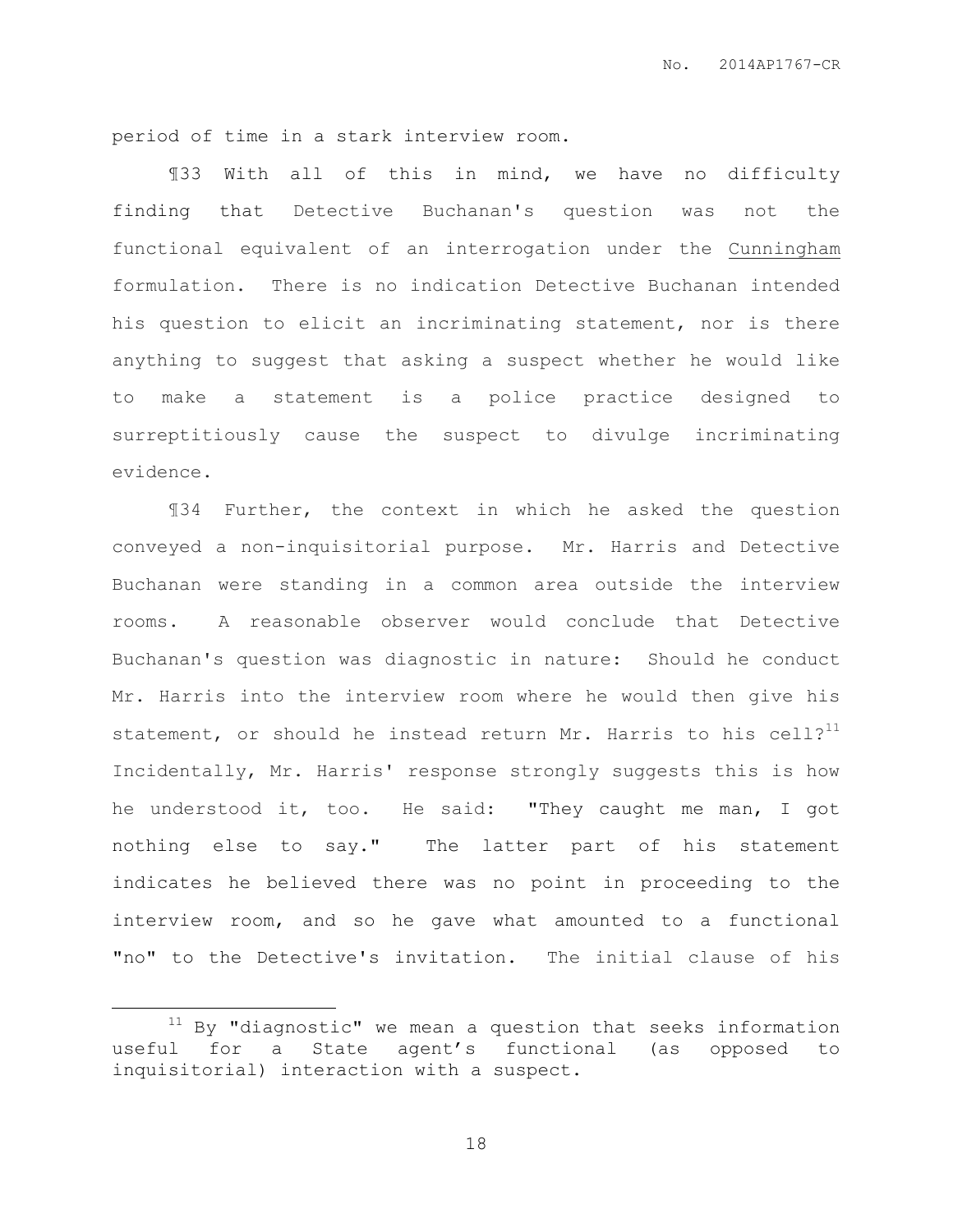statement simply (and, perhaps, unwisely) explained why he was declining the invitation. But even if he subjectively understood it otherwise, a reasonable observer would not expect this question, presented in this setting, to convey to Mr. Harris that he was being asked to immediately provide incriminating information.<sup>12</sup>

¶35 This diagnostic question aligns well with situations in which we find no constitutional violation when police convey non-editorial statements of fact to suspects, or provide accurate responses to their questions. In neither of those circumstances is there an inquisitorial subtext to the communication. That is true here as well. Detective Buchanan's

 $\overline{a}$ 

Talk to you a little bit and get both sides of the story. I've only heard one side of the story and, obviously, there's always two sides of a story here and I'd like in your words, your input and tell me what happened and explain in your words and coming from you. Would you like the opportunity to tell me your side of the story?

Id. at 480. Mr. Hebert then started divulging incriminating information.

 $12$  Mr. Harris urges us to follow the conclusion reached in State v. Hebert, 82 P.3d 470 (Kan. 2004). But Messrs. Harris and Hebert's situations are sufficiently dissimilar that the Kansas Supreme Court's resolution does not counsel a different result here. There, Special Agent Cordts, before giving the Miranda warnings, said:

Agent Cordts' question is similar to that of Detective Buchanan. But unlike here, it did not exist in isolation. The preamble to Agent Cordts' question conveyed the idea that he wanted Mr. Hebert to start talking. Agent Cordts' statement and question, taken together, was tantamount to an instruction to give a statement. Thus, Hebert is substantively distinct from Detective Buchanan's isolated diagnostic question, and so can give Mr. Harris no support.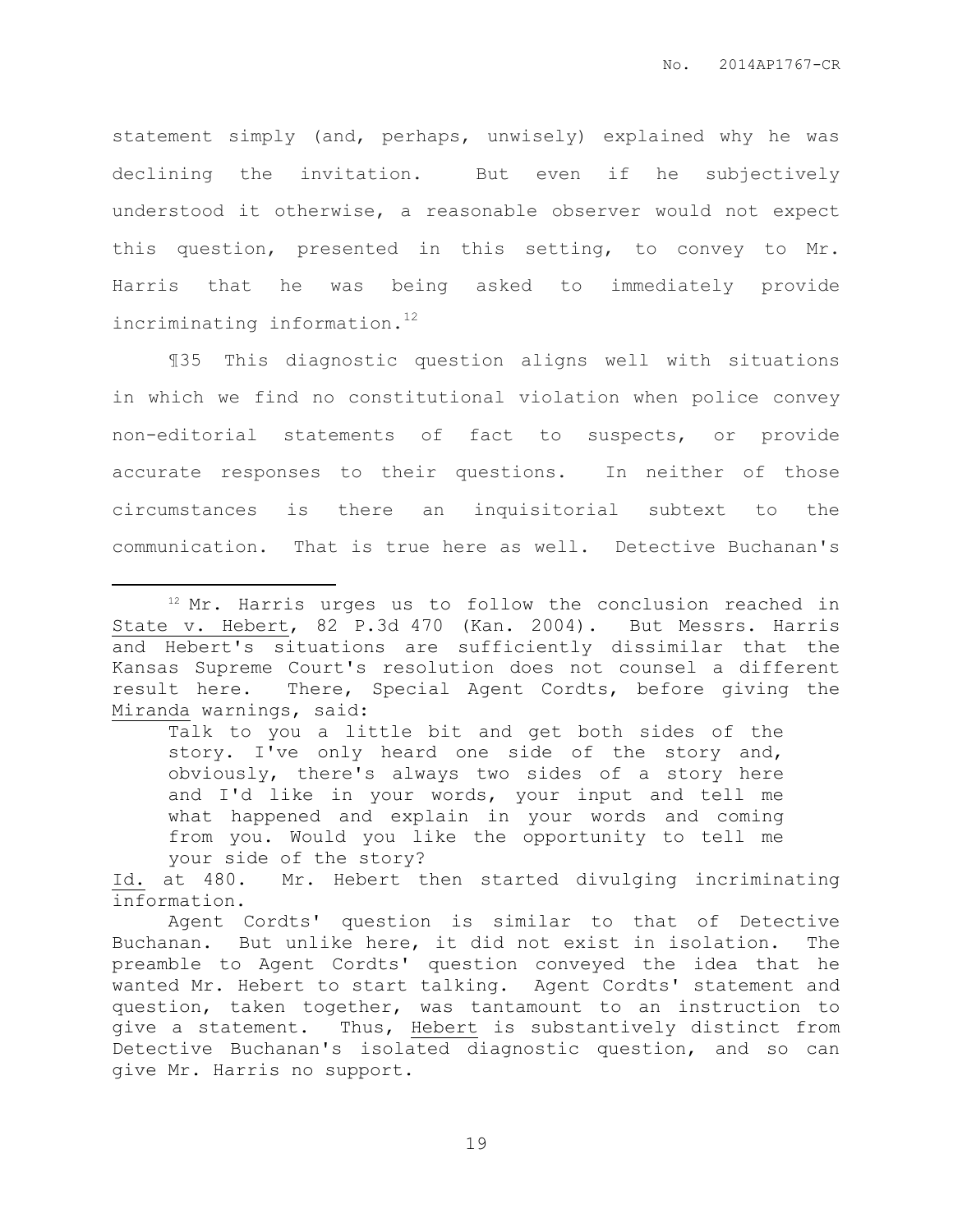question was not an excerpt from an extended conversation, nor was there any indication Detective Buchanan was pressuring Mr. Harris or menacing him. There was no trickery, no good cop/bad cop routine, no attempt to make him contradict prior statements, and no evidence of any other discernible form of interrogation technique. $13$  Thus, there was no proscribed inquisitorial element to the question. Sometimes, an inquiry calling for a "yes" or "no" answer really does seek nothing more than that.

¶36 Finally, there is the question of what the police knew, or should have known, about Mr. Harris and any particular susceptibility he may have had to a particular form of persuasion. Innis, 446 U.S. at 302 n.8. This question need not detain us long because the record does not indicate that Detective Buchanan exercised any form of persuasion, either expressly or implicitly, when he asked if Mr. Harris wished to make a statement. We will, however, briefly address Mr. Harris' suggestion that his particular vulnerability to police questioning made Detective Buchanan's question an interrogation.

¶37 Mr. Harris says his "emotional state was one in which he was especially inclined to explain himself to law enforcement with statements that a prosecutor would want to introduce at trial." He says Detective Buchanan, having read the police

 $\overline{a}$ 

 $13$  We list these techniques only to identify ways in which police conduct may become inquisitorial, thereby serving as the functional equivalent of an interrogation. We are not suggesting there is anything amiss with these tactics when employed in the proper context.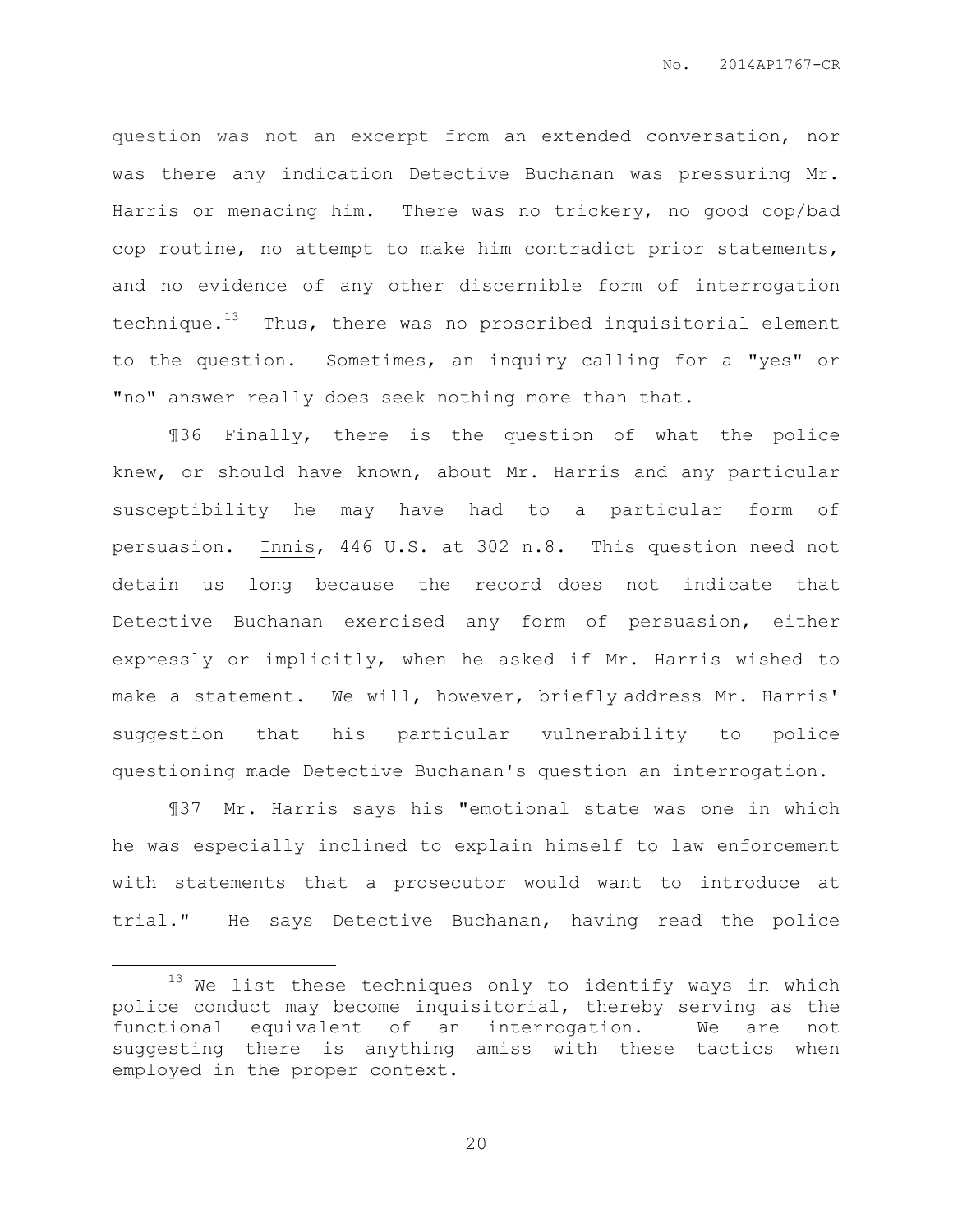reports before meeting him outside of the interview rooms, would have known this. He does not say what that emotional state was or how Detective Buchanan was supposed to infer from the report's recounting of events what his emotional state had been. Nor does he say what his emotional state at the time of arrest might tell Detective Buchanan about his emotional state when he met him outside the interview rooms. Because so many factors and inputs affect one's state of mind, emotional lability is to be expected. So a person's emotional condition from hours past is a poor predictor of what it might be presently.

¶38 Mr. Harris points out, correctly, that the police reports reveal he provided several unprompted incriminating statements to Officer Niebuhr after he was arrested. He says this should have warned Detective Buchanan that his question would likely result in incriminating statements. Mr. Harris' conclusion, however, does not logically follow from his premise. One may deduce from the report that Mr. Harris may be loquacious, but little more. It says nothing about how he responds to questioning—his statements were, after all, unprompted. And neither Officer Niebuhr nor any other State agent had exercised any form of persuasion on Mr. Harris before he implicated himself. Thus, his interaction with Officer Niebuhr could not instruct Detective Buchanan on how particular forms of persuasion might affect him. Whatever reason Mr. Harris had for volunteering his statements to Officer Niebuhr, his behavior did not indicate he would be particularly prone to incriminating himself in response to Detective Buchanan's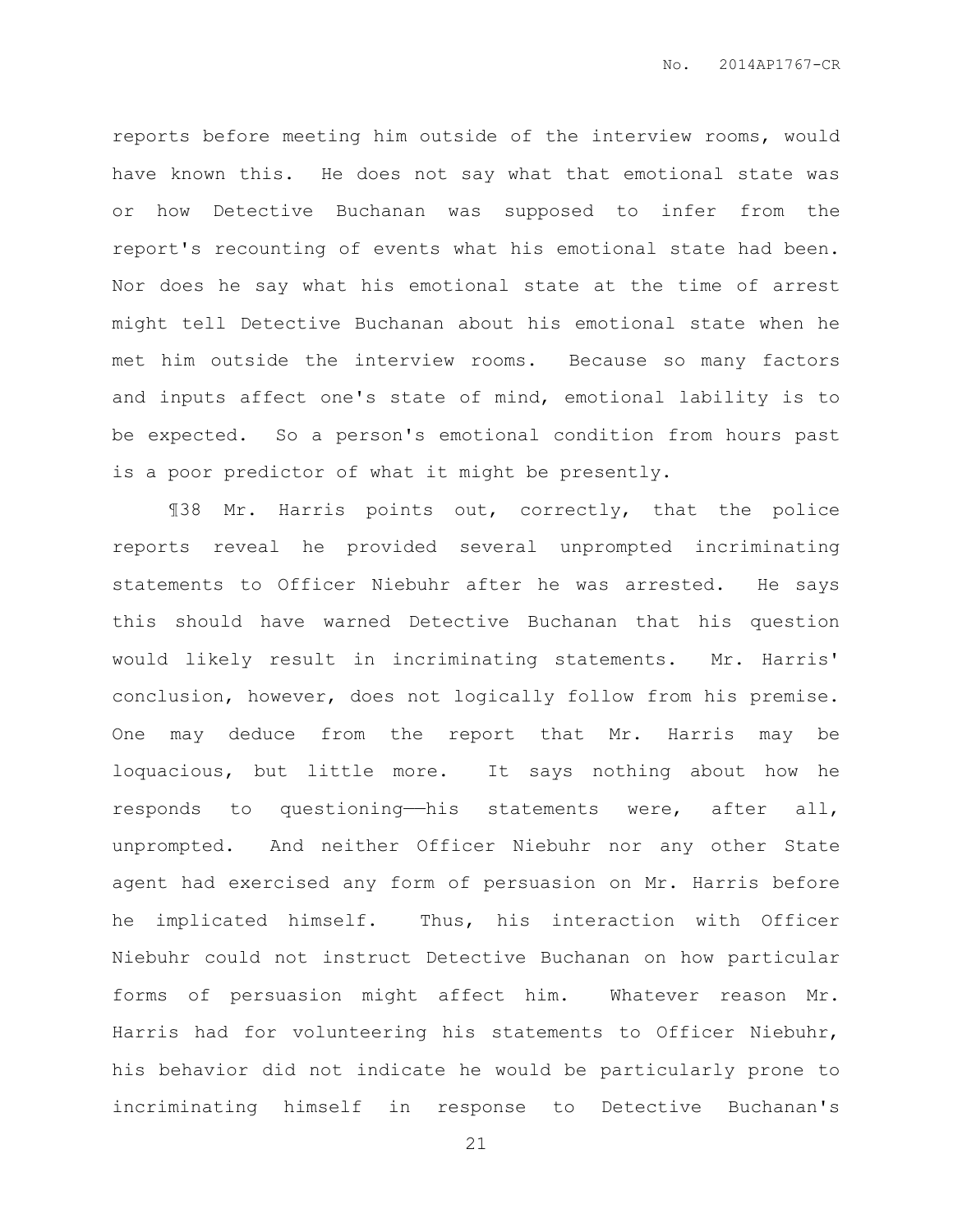question.

¶39 Our analysis of this factor would be incomplete if we did not account for both sides of the "susceptibility" ledger. That is to say, we should consider not just what might make him more susceptible to police tactics, but also what would be likely to make him less susceptible. This was not Mr. Harris' first encounter with police questioning. Nor was it his first time being arrested or convicted. In fact, he was charged in this case as a repeat offender. Repeat, indeed-the record discloses that this conviction makes it an even dozen for Mr. Harris. His familiarity with the criminal justice system does not, of course, diminish the State's obligation to scrupulously follow constitutional mandates. But our project at this point of the analysis is to discern, as accurately as possible, whether Detective Buchanan's question would be reasonably likely to elicit an incriminating response from Mr. Harris. It is reasonable to believe that a person's twelfth time through the criminal justice system will be less intimidating than the first. Inasmuch as Mr. Harris has not identified any characteristic making him particularly susceptible to law enforcement officers' persuasion tactics, we will not infer one for him just because he is loquacious.

¶40 We conclude that there was no functional equivalent of an interrogation because, considered in the context of all the circumstances described above, there was no reasonably causal relationship between the State's words or actions and Mr. Harris' incriminating statement. A question such as "Would you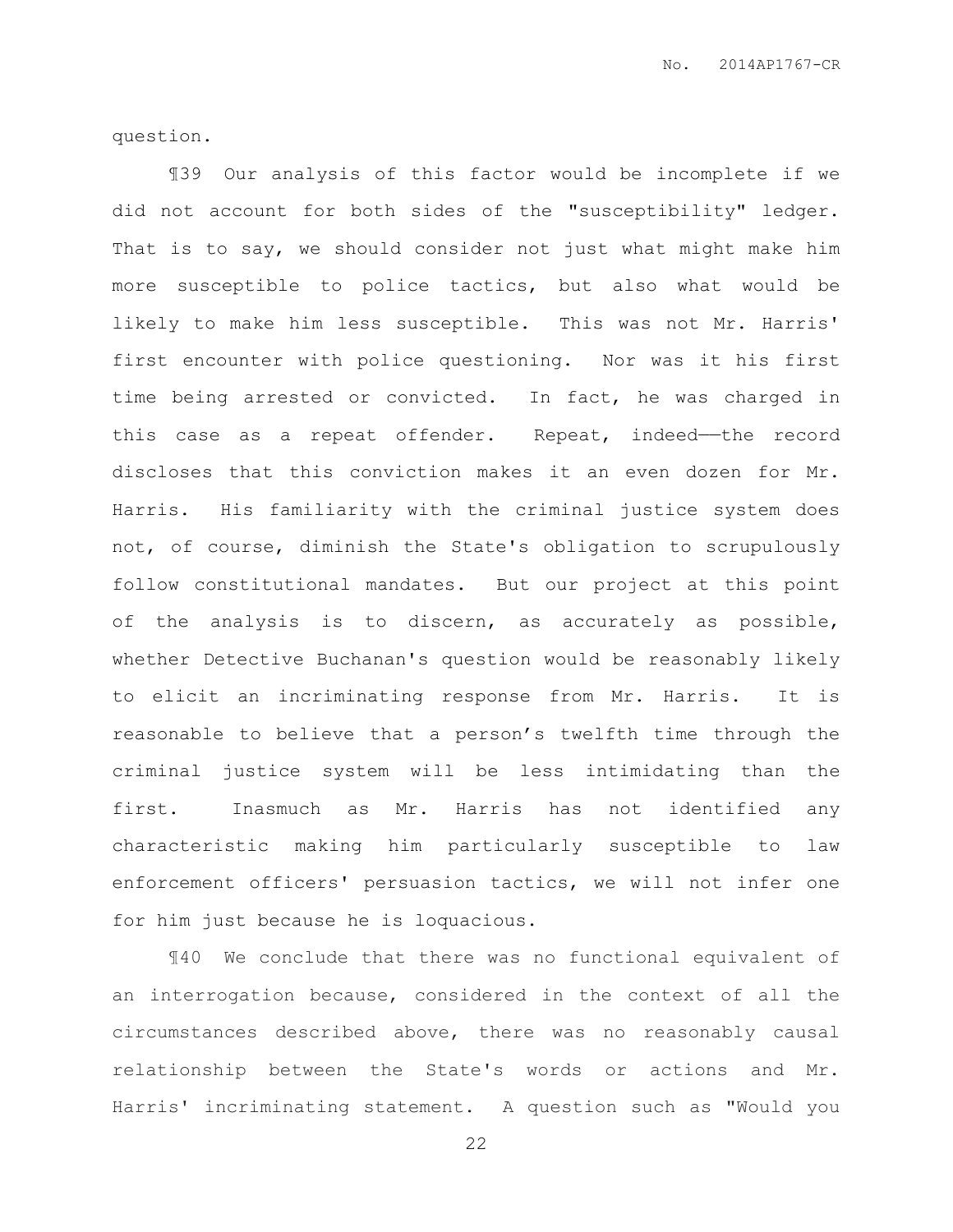like to give me a statement?", when posed in the situation obtaining here, would not logically cause a suspect to say something incriminating. It is true that Mr. Harris' "they caught me" statement followed Detective Buchanan's inquiry, but only post hoc ergo propter hoc reasoning can make the question the cause of the answer's incriminating substance. We will not entertain that logical error.

¶41 Mr. Harris brings to our attention a Hawai'i case with a prescription that would effectively eliminate the need for our "functional equivalency" analysis here. State v. Eli, 273 P.3d 1196 (Haw. 2012). In that case, as here, a police officer asked the suspect if he would like to make a statement. Mr. Eli said he would, without saying anything incriminating. The officer then gave him the Miranda warnings, only after which Mr. Eli incriminated himself. Nevertheless, Hawai'i's Supreme Court said the officer's diagnostic question compelled Mr. Eli to serve as a witness against himself.

¶42 The Eli court concluded that a pre-Miranda agreement to give a statement has an effect so coercive that the Miranda warnings cannot counteract it. So the court said the Miranda warnings must precede any inquiry into whether the suspect would like to speak. The reasoning appears to be that, once a suspect agrees to give a statement, his will is so completely overthrown that immediately instructing him he need not speak still leaves him unable to remain silent. Why such an innocuous question would have such a catastrophic effect, and why a suspect would be affected more by the remote question than the immediate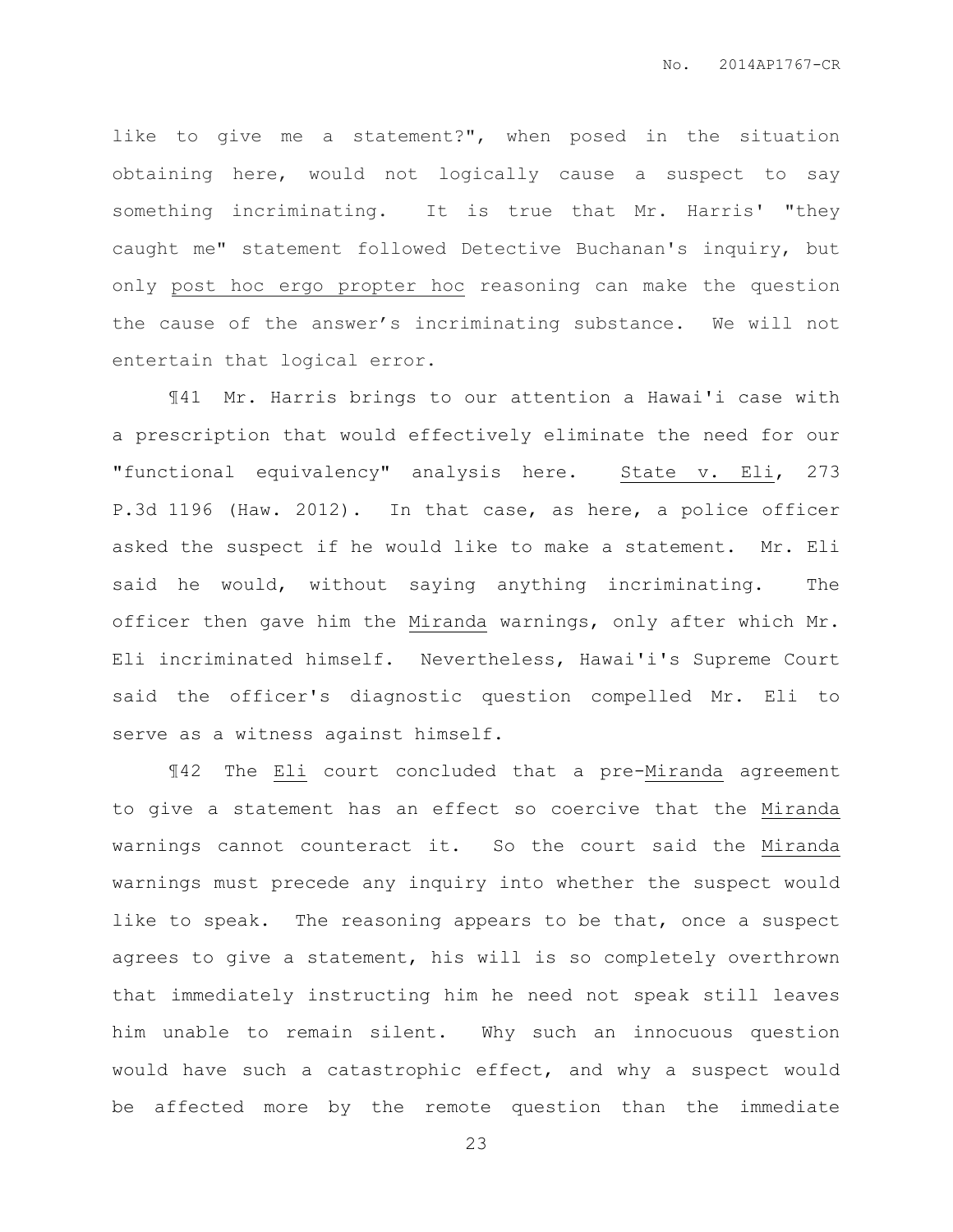instruction, is unclear. We do not, as a rule, assume that a suspect is so fragile that a diagnostic question such as the one posed by Detective Buchanan can shatter his will so thoroughly that it leaves him beyond the rehabilitative ministrations of the Miranda warnings. In point of fact, our jurisprudence is to the contrary.<sup>14</sup>

¶43 Our conclusion mirrors a recent United States Court of Appeals opinion (more recent than Eli) treating an almost identical dialogue. United States v. Wallace, 753 F.3d 671 (7th Cir. 2014). There, agents of the Drug Enforcement Agency raided Mr. Wallace's house, wherein they found large amounts of illegal drugs. During the search, law enforcement officers had marshalled the house's occupants into the front room, including Mr. Wallace. The lead DEA agent approached Mr. Wallace and asked: "[W]ould you mind stepping out to talk about this?" Id.

 $\overline{a}$ 

<sup>14</sup> See, e.g., Oregon v. Elstad, 470 U.S. 298, 309 (1985) ("Though Miranda requires that the unwarned admission must be suppressed, the admissibility of any subsequent statement should turn in these circumstances solely on whether it is knowingly and voluntarily made."); State v. Armstrong, 223 Wis. 2d 331, 588 N.W.2d 606 (1999) (finding oral statements made before a Miranda warning inadmissible, but written statements made after Miranda warning admissible); Briggs v. State, 76 Wis. 2d 313, 251 N.W.2d 12 (1977) (finding that even where an initial statement made without Miranda warnings was inadmissible, subsequent statements given at a police station after Miranda warnings were admissible as they were the result of routine investigative procedures); State v. Loeffler, 60 Wis. 2d 556, 211 N.W.2d 1 (1973) (holding that statements given after Miranda warnings are admissible, even when the arrest that preceded the statements was constitutionally deficient).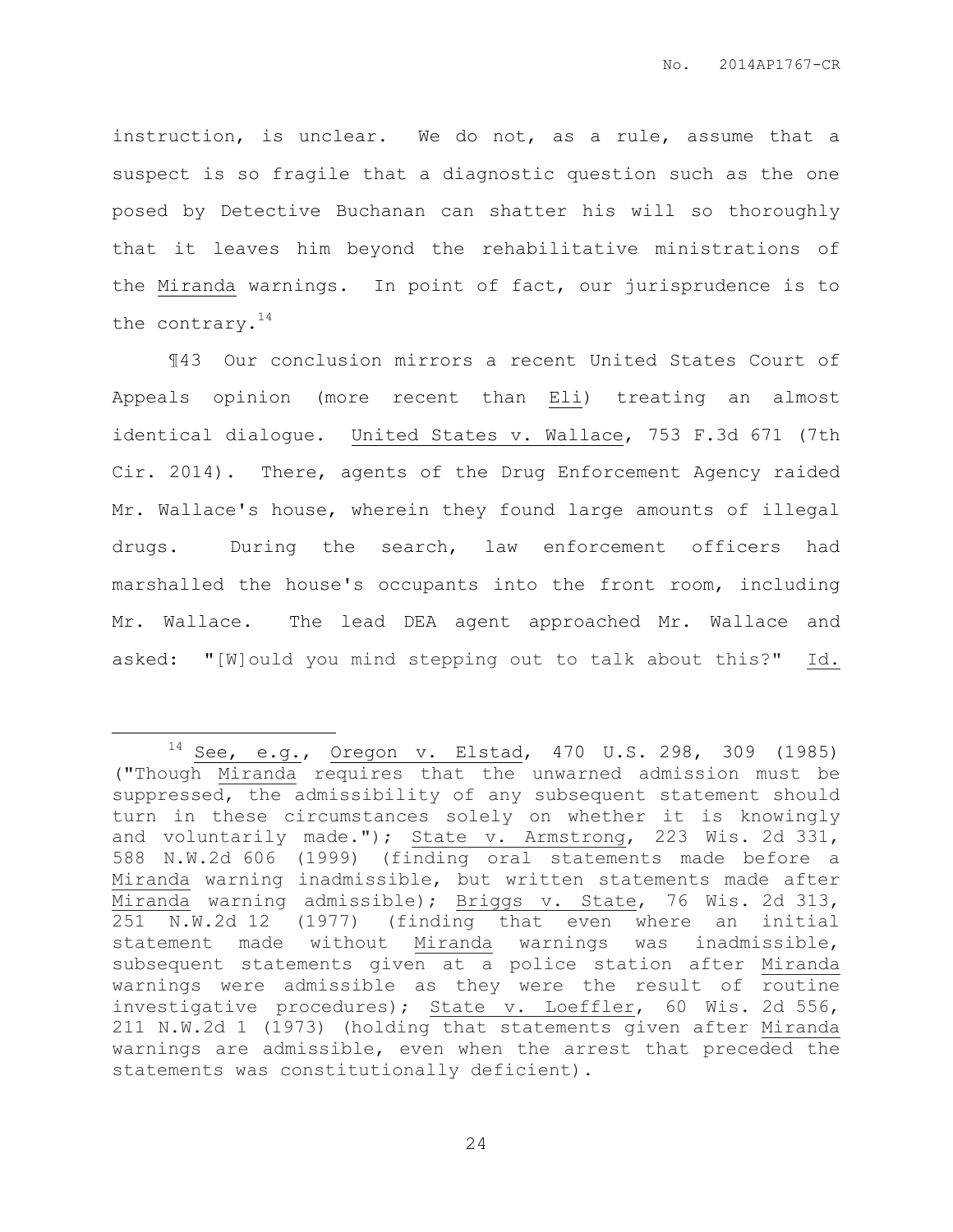at 673. Mr. Wallace answered "I don't want to waste your time, everything in there's mine." Id.

¶44 Messrs. Harris and Wallace occupy identical constitutional ground. Both were in police custody. Both were asked by law enforcement officers whether they would like to discuss criminal activity. Both could have fully and accurately answered the question with either a "yes" or a "no." And both chose, instead, to respond with incriminating statements.

¶45 The Wallace court did not belabor the analysis. It observed that "[t]he agent was just asking the defendant whether he wanted to make a statement, to which the expected and proper answer would have been yes or no." Id. at 674. So the court found no constitutional violation: "That was not a statement elicited by an interrogation, or even responsive to the agent's question (which called for a yes or no answer, not a confession), and so there was no violation of the Miranda rule." Id. And although the court did not explicitly address the Innis functional equivalency test, it relied on that case to support its conclusion.

¶46 The Fifth Amendment to the United States Constitution and article I, section 8 of the Wisconsin Constitution prevent the State's agents from compelling a defendant to serve as a witness against himself. But their protection is against the State. They do not protect Mr. Harris from himself. Whether or not it was wise for him to make the statement he did, he was not coerced into forsaking his silence. Detective Buchanan's question was not the "functional equivalent" of an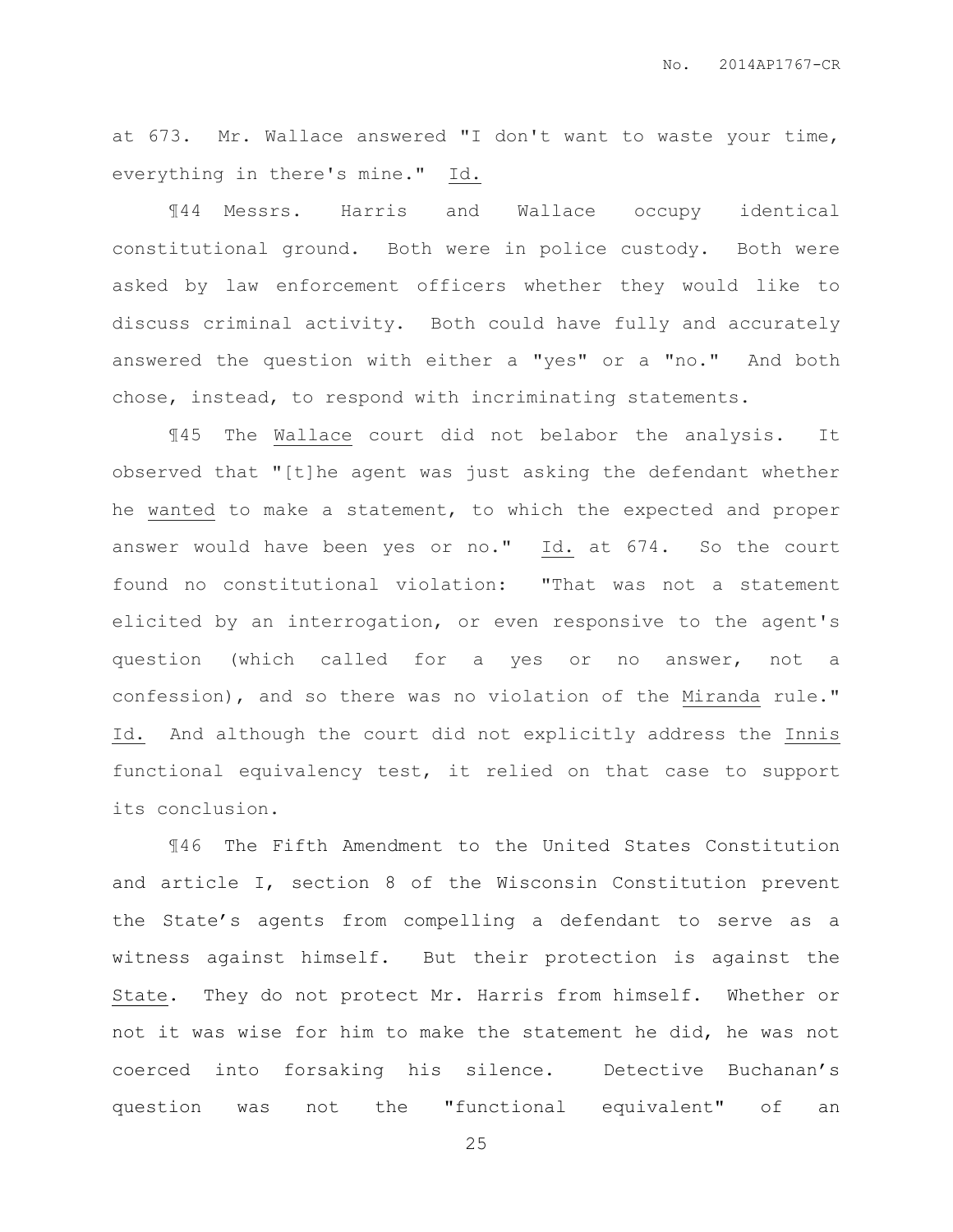interrogation, and so no Miranda warnings were necessary before he asked it.<sup>15</sup>

#### V. CONCLUSION

¶47 Detective Buchanan's inquiry into whether Mr. Harris would like to make a statement was diagnostic in nature, not inquisitorial, and the circumstances confirm that it was not the functional equivalent of an interrogation. Thus, Mr. Harris' statement that "They caught me man, I got nothing else to say" followed a voluntary decision to speak with Detective Buchanan.

¶48 Because the State did not compel Mr. Harris to be a witness against himself, the judgment of the court of appeals is affirmed.

*By the Court.*—The decision of the court of appeals is affirmed.

 $\overline{a}$ 

 $15$  The dissent is concerned that the uncertainty over the exact wording of Detective Buchanan's question weakens our analysis. Of all the potential ways in which the parties say he may have phrased his question, we opted to consider the one most favorable to Mr. Harris. Indeed, it is the phrasing he adopted in his own briefs. So if there is weakness-inducing uncertainty here, neither logic nor the dissent identifies what it might be.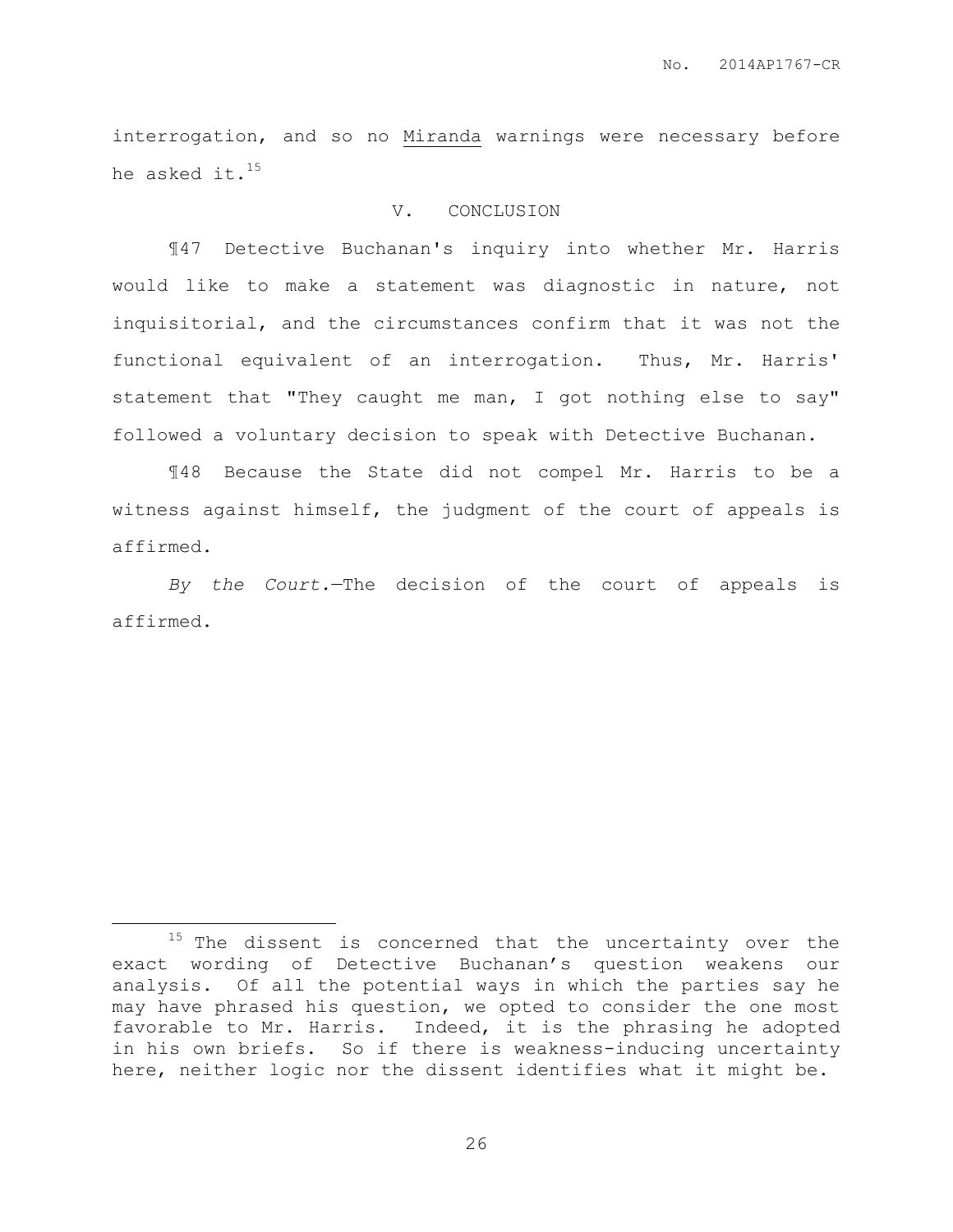¶49 ANNETTE KINGSLAND ZIEGLER, J. *(concurring).* I join the majority opinion so long as it is read to answer only the issue presented and does not alter, change, or affect existing case law concerning Miranda, 384 U.S. 436 (1966), or an issue not present here, Goodchild (voluntariness). See State ex rel. Goodchild v. Burke, 27 Wis. 2d 244, 262, 133 N.W.2d 753 (1965). The question in this case is exceedingly narrow. "Miranda warnings need only be administered to individuals who are subjected to a custodial interrogation." State v. Armstrong, 223 Wis. 2d 331, 344-45, 588 N.W.2d 606 (1999), modified, 225 Wis. 2d 121, 591 N.W.2d 604 (1999) (per curiam). There is no dispute that Harris was in custody at the time that Detective Buchanan asked Harris whether he wanted to give a statement. Thus, the only issue this court need resolve in the present case is whether Detective Buchanan's question constitutes "interrogation." Supreme Court case law, in turn, instructs that "the term 'interrogation' under Miranda refers not only to express questioning, but also to any words or actions on the part of the police (other than those normally attendant to arrest and custody) that the police should know are reasonably likely to elicit an incriminating response from the suspect." Rhode Island v. Innis, 446 U.S. 291, 301 (1980) (footnote omitted). I agree with the court's determination that Detective Buchanan's brief interaction with Harris does not fit this definition and that the absence of a Miranda warning prior to that interaction does not, therefore, mandate reversal.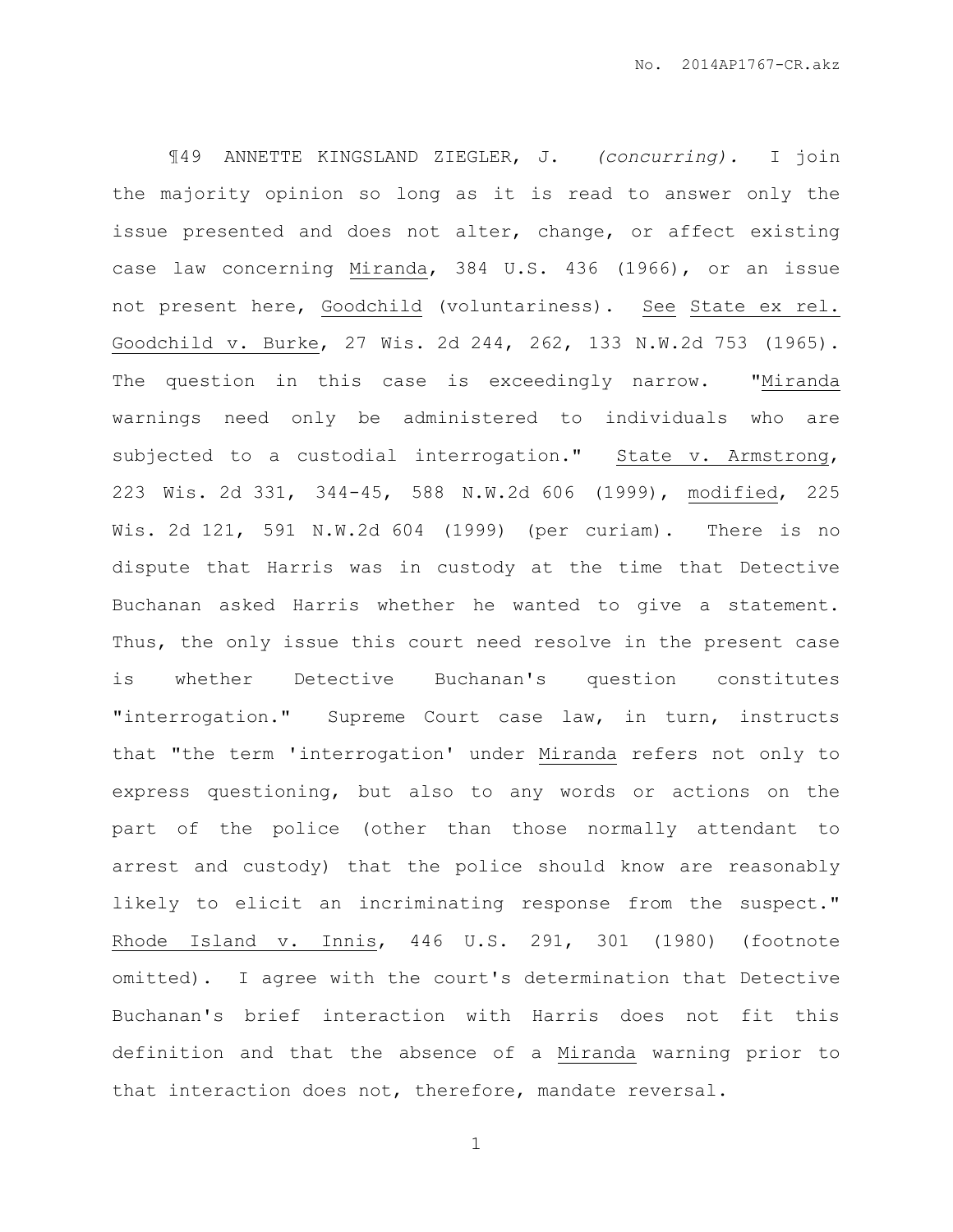¶50 I write separately to clarify that the court's additional writing beyond the narrow question to be answered should not be read to change the law relating to Goodchild inquiries, which are not at issue in this case. A Goodchild analysis is distinct from a Miranda analysis: "In Miranda the question is, was the confession or other statement obtained under such circumstances of custodial interrogation as to require the exclusion of the statement from evidence. In Goodchild the question is, was the statement involuntary and therefore should be excluded from evidence." Roney v. State, 44 Wis. 2d 522, 533, 171 N.W.2d 400 (1969).

¶51 When examining whether a declarant's statement was voluntary, the question is "whether [the statement] was obtained under such circumstances that it represents the uncoerced, free will of the declarant or whether the circumstances deprived him of the ability to make a rational choice." Id. at 532-33.

This court applies a totality of the circumstances standard to determine whether a statement was made voluntarily. We must balance the personal characteristics of the defendant, such as age, education, intelligence, physical or emotional condition, and prior experience with law enforcement, with the possible pressures that law enforcement could impose. Possible pressures to consider include the length of questioning, general conditions or circumstances in which the statement was taken, whether any excessive physical or psychological pressure was used, and whether any inducements, threats, methods, or strategies were utilized in order to elicit a statement from the defendant.

State v. Davis, 2008 WI 71, ¶37, 310 Wis. 2d 583, 751 N.W.2d 332 (citations omitted).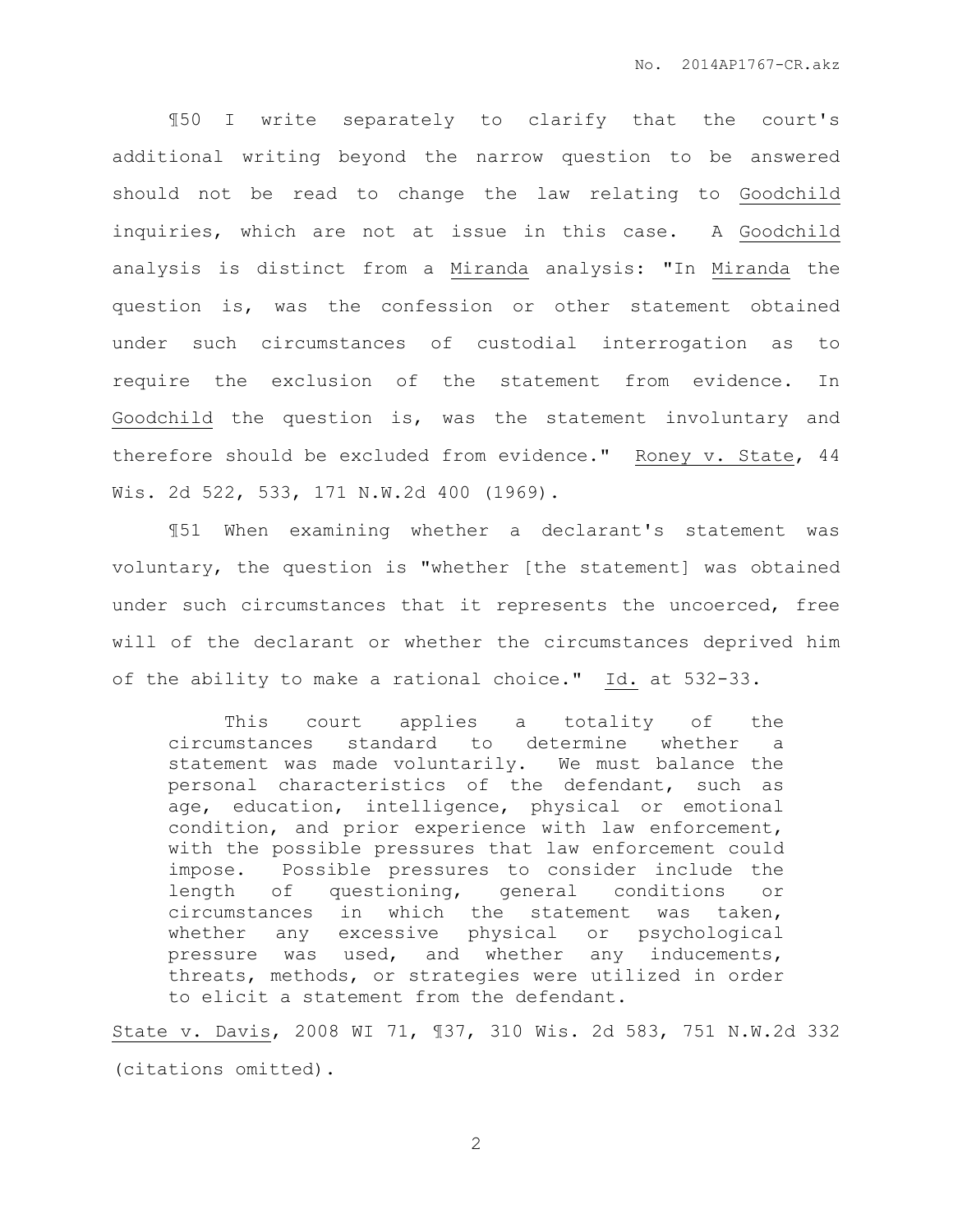¶52 To be clear, the question in this case is not whether Harris' statement was voluntary; instead, the court has simply been asked to determine whether Detective Buchanan interrogated Harris. At times, the majority opinion could be read to deviate from the relevant analysis and dabble with considerations relevant to voluntariness, conflating the analyses. I join this opinion only if it is read to answer the question of whether this was interrogation, leaving untouched the body of case law which otherwise addresses Miranda or Goodchild. Thus, I write to emphasize that this opinion should not be read to otherwise change the law.

¶53 For the foregoing reasons, I respectfully concur.

¶54 I am authorized to state that Justice MICHAEL J. GABLEMAN joins this opinion.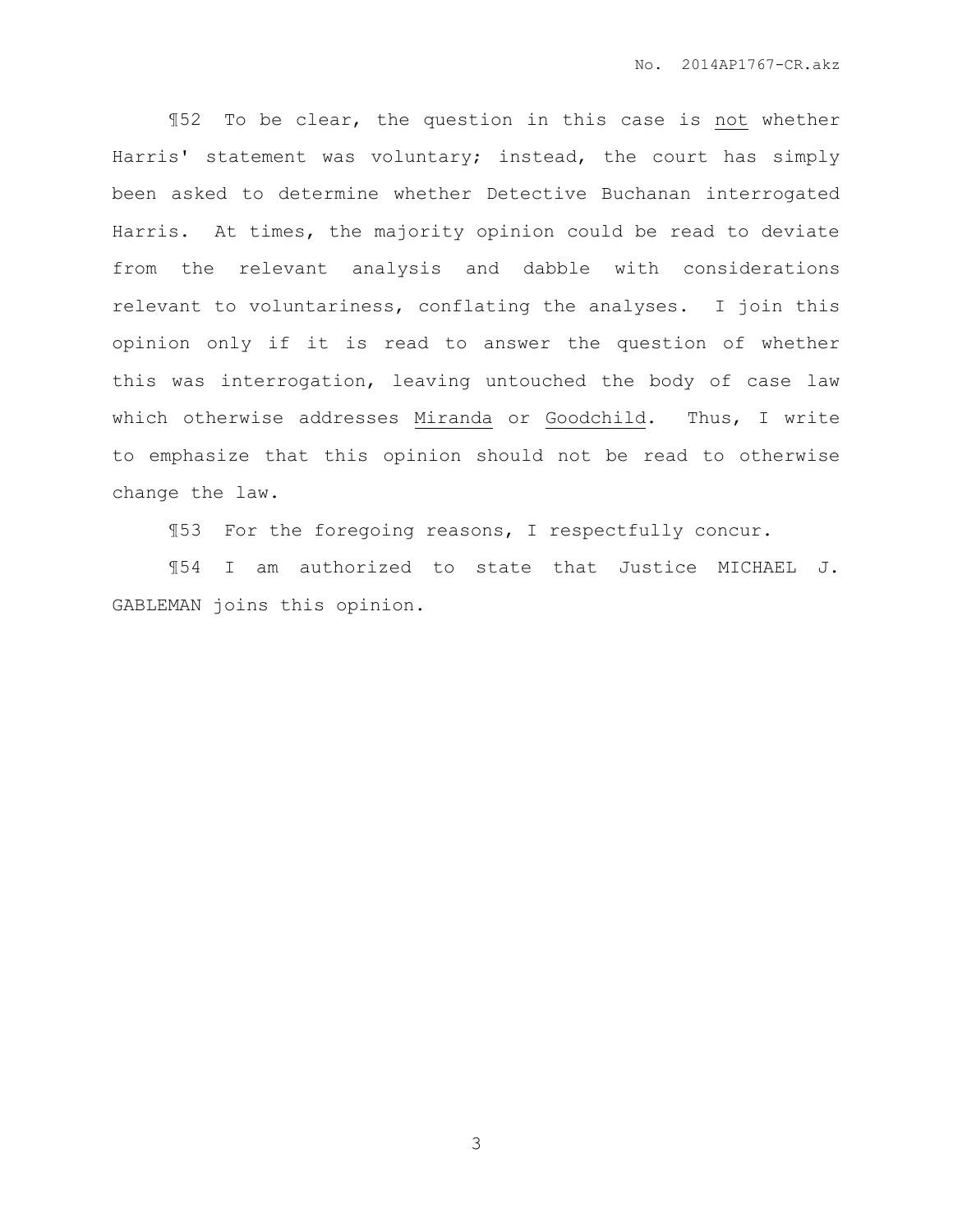¶55 SHIRLEY S. ABRAHAMSON, J. *(dissenting).* A homeless man, Brian Harris, was arrested late one night while he was sleeping off a day's drinking in the basement of an abandoned building.<sup>1</sup> He was not given Miranda warnings**.** 2

¶56 It is easy to use soaring rhetoric promising a court's "unstinting" protection of a criminal defendant's constitutional right not to be compelled to be a witness against himself,  $3$  "one of the nation's 'most cherished principles.'"<sup>4</sup> It's harder to make the promise ring true, however, when a court stints in protecting the defendant's constitutional rights.

¶57 I begin by briefly setting the stage underlying Harris's assertion that he was compelled to be a witness against himself.

¶58 Both in the abandoned building's basement where Harris was arrested and in his ride in the back of the squad car on his

 $2$  Miranda v. Arizona, 384 U.S. 436 (1966).

 $3$  Majority op.,  $\P$  $\P$ 10-14.

 $\overline{a}$ 

The Fifth Amendment to the United States Constitution provides that no "person . . . shall be compelled in any criminal case to be a witness against himself . . . ." U.S. Const. amend. V. This provision is made applicable to the states through the Fourteenth Amendment. Malloy v. Hogan, 378 U.S. 1 (1964).

<sup>4</sup> Majority op., ¶12.

 $1$  At trial, Harris testified that he was too intoxicated to have any memory of the night's events other than glimpses of waking up in a mysterious basement with a police officer standing over him and arresting him.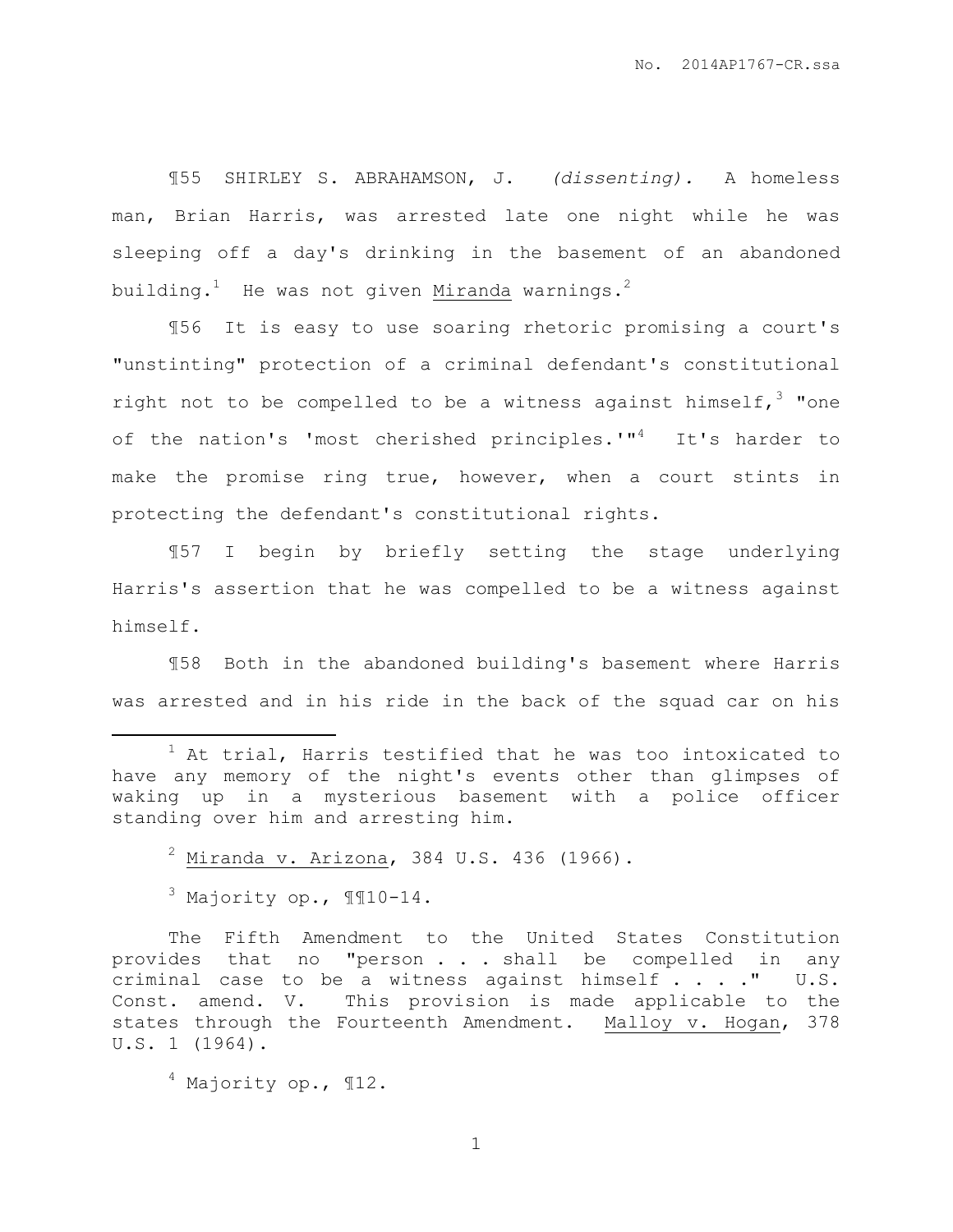way to jail, Harris was loquacious. The talkative Harris told the arresting officers that he had been homeless for approximately seven years; that he frequently went into vacant buildings to sleep; that he was going to take copper piping from the building in which he was arrested and sell it for money for food; that he often commits misdemeanor crimes to get items to sell for food to get by; and that he was alone. Harris's statements at his arrest that were admitted at trial are not at issue in this court.<sup>5</sup>

¶59 In the morning, Harris was led by jail guards to an area in the jail outside of an interview room. He met up with Detective Buchanan. No one disputes that Harris was in custody. No one disputes that the Detective asked Harris one question and

 $\overline{a}$ 

Harris appealed the circuit court's decision admitting these statements.

<sup>5</sup> Citing State v. Wedgeworth, 100 Wis. 2d 514, 302 N.W.2d 810 (1981), the circuit court ruled that the basement and squad car statements "were voluntary, and they appear to me to be the product of free and unconstrained will, reflecting deliberate choice, not coerce [sic] of improper police pressure."

The court of appeals ruled that Harris' statements made in the basement were the result of custodial interrogation and should be suppressed. The court of appeals ruled, however, that Harris's statements in the squad car were not the result of interrogation and were sufficiently attenuated from the improper questioning in the basement. State v. Harris, 2016 WI App 2, ¶¶11-19, 366 Wis. 2d 777, 874 N.W.2d 602. Harris did not appeal this ruling and does not challenge before this court the admissibility of the statements in the basement or in the squad car.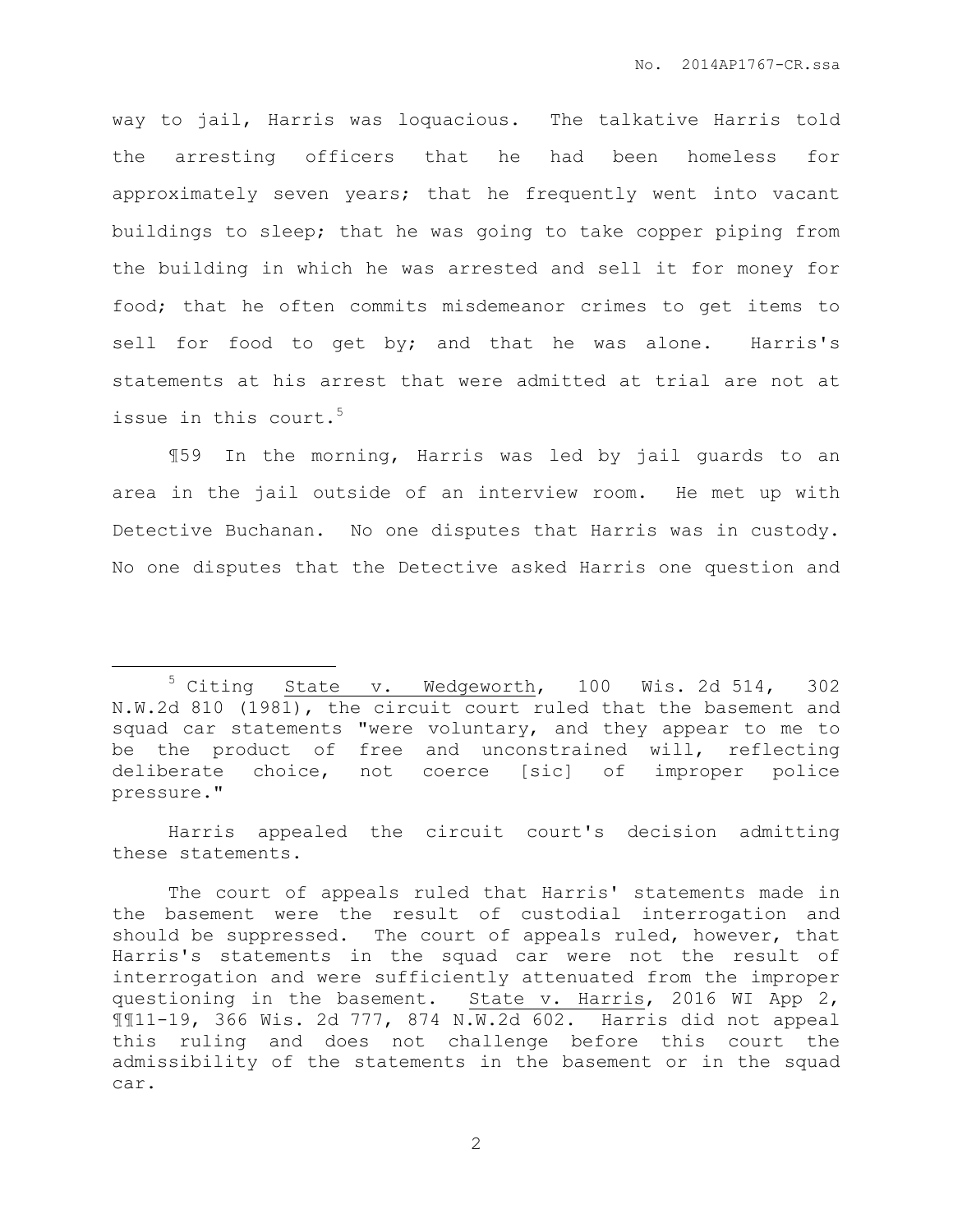that Harris made an incriminating response before any Miranda warnings were given.<sup>6</sup>

¶60 The incriminating response to the Detective was not suppressed by the circuit court.<sup>7</sup> It was introduced at trial during the State's case-in-chief. Harris testified at trial, and the jury found him quilty of all charges.<sup>8</sup> Majority op.,  $\P 7$ .

¶61 The admissibility of Harris's response at the jail is at issue in the instant case. The relatively straightforward legal issue presented is whether the Detective's question was interrogation under the Fifth Amendment. The State must prove by a preponderance of evidence that the Detective's question was not an express question or the functional equivalent of an express question for Fifth Amendment purposes.<sup>9</sup> If the Detective's question was either, Harris's response should have been suppressed.

 $\overline{a}$ 

 $6$  "[T]he words 'incriminating response' mean any responsewhether 'inculpatory or exculpatory-that the prosecution may seek to introduce at trial.'" State v. Cunningham, 144 Wis. 2d 272, 279, 423 N.W.2d 862 (1988) (quoting Rhode Island v. Innis, 446 U.S. 291, 301 n.5 (1980)).

 $\frac{7}{1}$  The court of appeals affirmed, holding that Harris was not subject to interrogation at the jail. Harris appealed the decision of the court of appeals.

 $8$  Harris was charged (as a repeater) with burglary, possession of burglarious tools, criminal damage to property, and criminal trespass. The jury convicted him of all four counts. The circuit court withheld sentence on all counts and put Harris on probation for many months.

<sup>9</sup> State v. Armstrong, 223 Wis. 2d 331, 345, 588 N.W.2d 606 (1999); State v. Fischer, 2003 WI App 5, 259 Wis. 2d 799, 656 N.W.2d 503.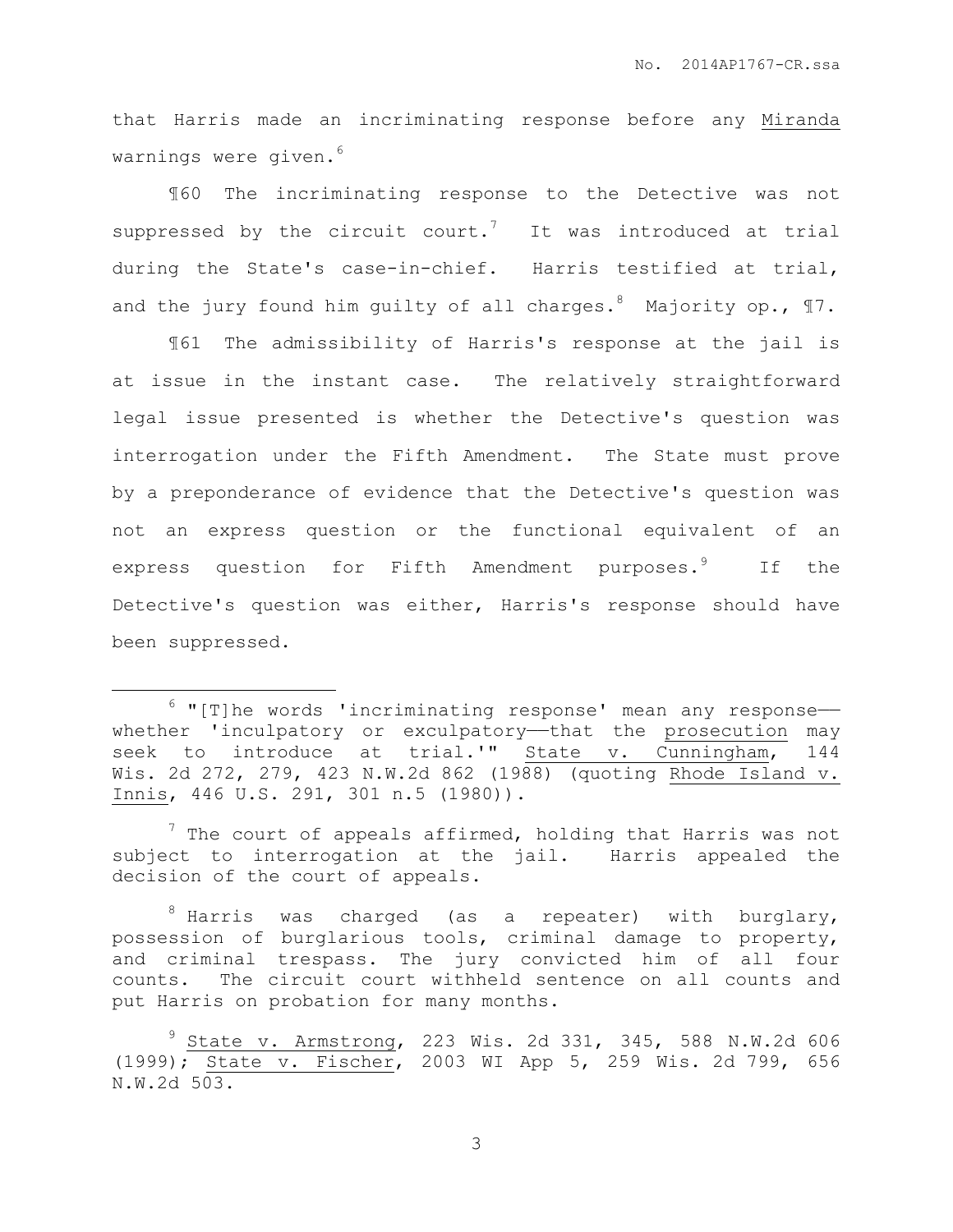¶62 My dissent takes two approaches, each considering the case "upon its own facts," as the case law instructs. $^{10}$ 

¶63 Under the first approach, I probe whether the majority opinion can or should reach a decision when the record does not reveal the precise words of the question the Detective posed to Harris that prompted Harris to respond with an incriminating statement.

¶64 Under the second approach, I take the same tack as the majority opinion. I apply the rule of law set forth in State v. Cunningham, 144 Wis. 2d 272, 423 N.W.2d 862 (1988), to the facts. Majority op., ¶¶21-22. Although I use a Cunningham analysis as does the majority opinion, I reach a different result.

¶65 I avoid, however, addressing the majority opinion's belabored account of the applicable law on custodial interrogations. The legal principles set forth in the majority opinion would be easier to understand and apply if the opinion stayed with the Cunningham analysis.

I

¶66 The first approach examines the record to reveal that the court does not know the Detective's precise word choice for his question to Harris. Exactly what did Detective Buchanan say to Harris that brought forth Harris's incriminating statement? We do not know. Indeed the case is awash with different narratives about the Detective's question to Harris.

 $\overline{a}$ 

 $10$  Cunningham, 144 Wis. 2d at 274.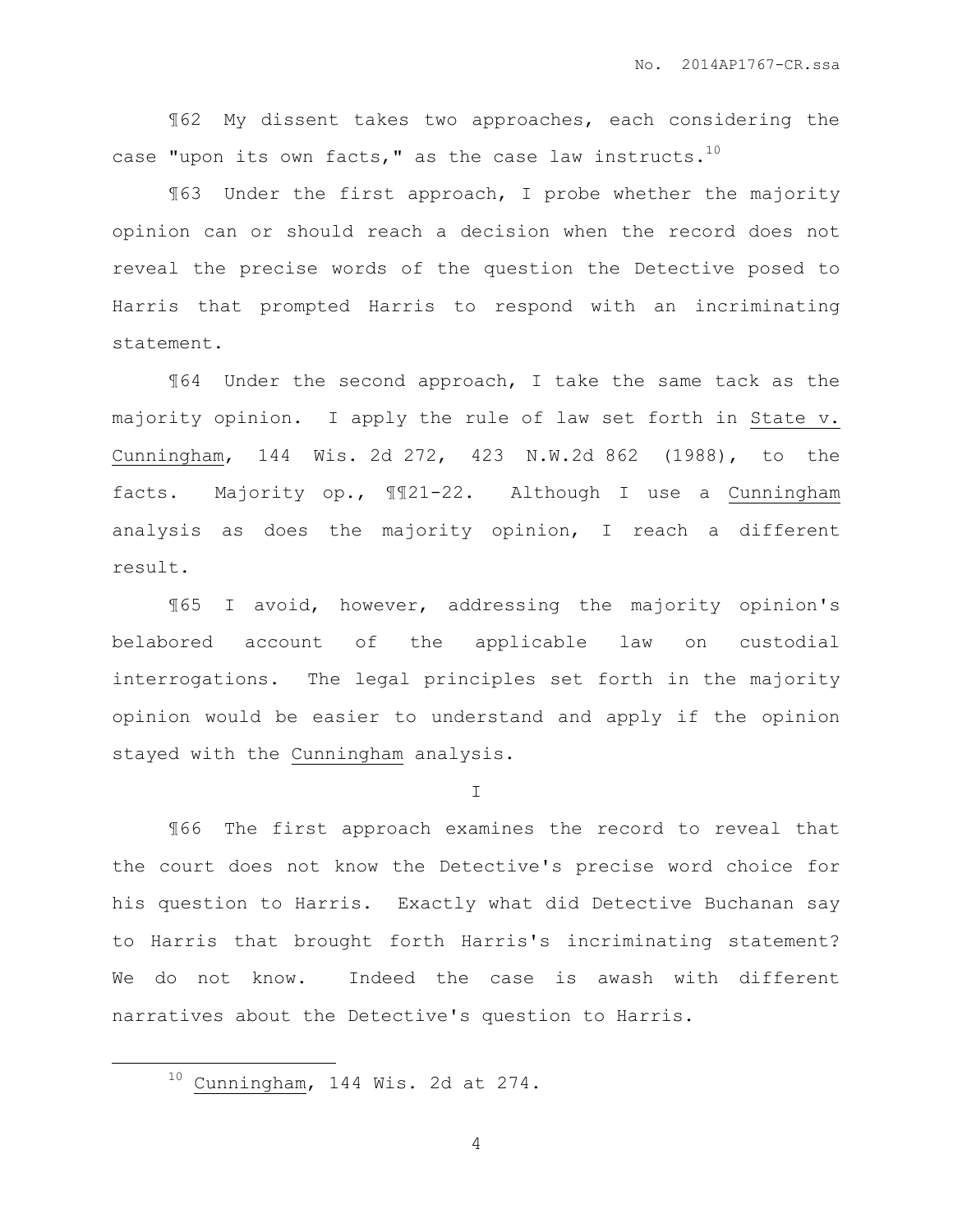¶67 At the suppression hearing, the Detective testified as follows about his question to Harris and Harris's response:

I went there [to the jail] with the intention of asking Mr. Harris if he would like to come with me to the detective bureau to be interviewed. I asked him if he would, and he stated to me something to the effect that they caught me, what's the point.

¶68 At trial, the Detective altered his testimony somewhat from the motion hearing and testified as follows about his question to Harris and Harris's response:

I reviewed the reports and went to jail. . . . I asked the defendant if he would like to give me a statement, and he said, they caught me man, I got nothing else to say.

¶69 The question was not recorded or videotaped and the Detective's communication with Harris ended right then and there.

¶70 The State's brief explains that "the altered testimony" does not "materially alter the terrain" and for "purposes of clarity and consistency" it "will go with Detective Buchanan's testimony at trial as the operative fact." $^{11}$ 

¶71 The majority opinion uses the words the circuit court used: "Would you like to give a statement?" Majority op., ¶6.

¶72 With regard to this wording and to add to the confusion about the words the Detective used to communicate with Harris, the court of appeals concluded that the words "would you like to give a statement" were "never used at trial." The court of appeals assures the reader, however, that the circuit court's

 $\overline{a}$ 

 $11$  Brief of Plaintiff-Respondent at 5 n.2.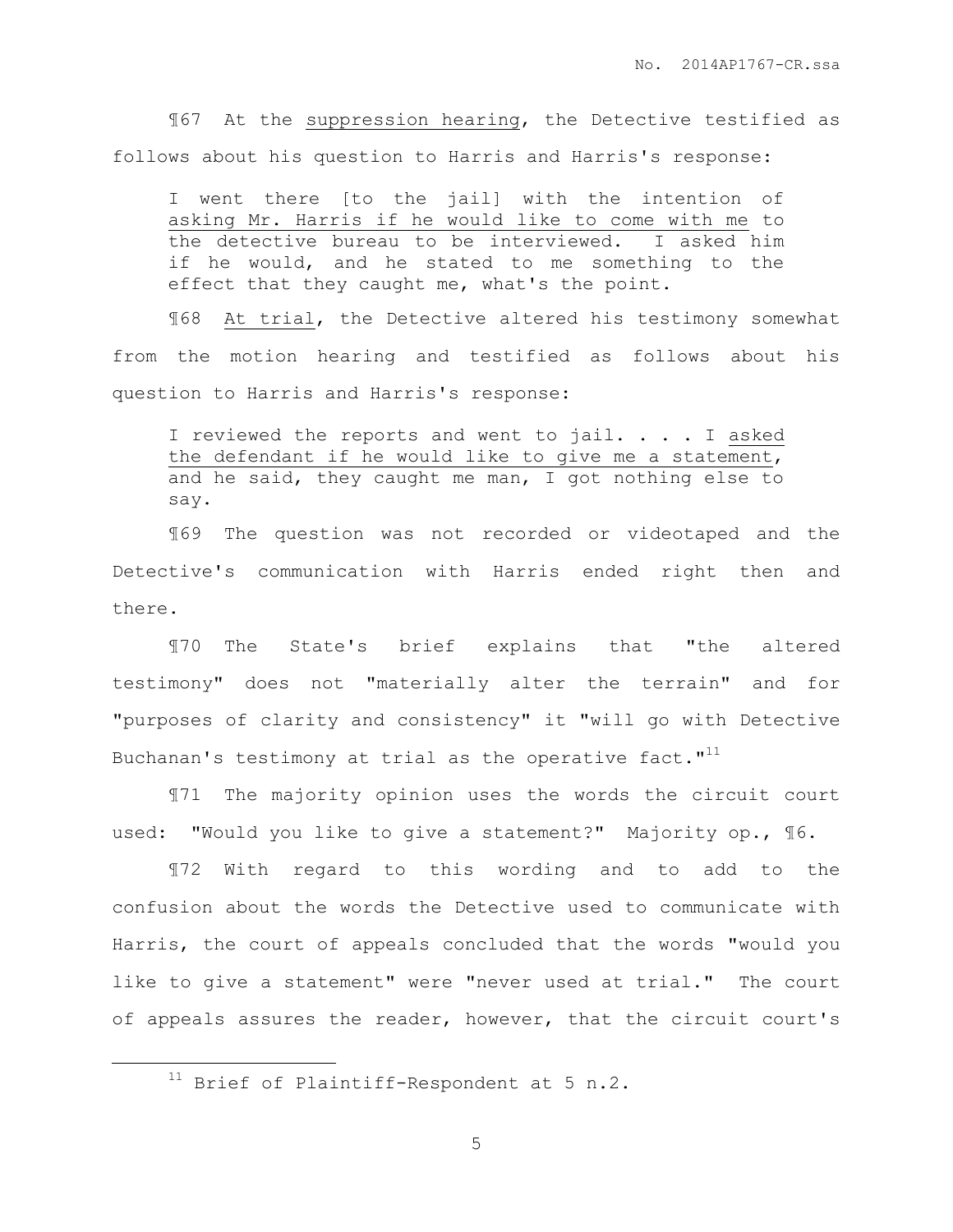"mischaracterization" of the Detective's words did not affect the decision of the court of appeals. The court of appeals explained its position as follows:

The circuit court indicated in its ruling that Buchanan asked Harris "would you like to give a statement"——words Buchanan never used in his testimony, but which, in one sense reasonably could be considered a shorthand phrasing of Buchanan's testimony. Thus whether as a summary of Buchanan's actual testimony or as an erroneous recollection of it, the [circuit] court chose to use specific words Buchanan never actually spoke in his testimony.<sup>12</sup>

¶73 Regardless of the precise words the Detective used, the State argues, as might be expected, that the Detective's question can reasonably be interpreted as an inquiry into whether Harris wished to talk with the police, was answerable with a "yes" or "no," and was not the functional equivalent of an express question. In contrast, as might be expected, Harris views the Detective's question as an express question or the functional equivalent of an express question.

¶74 Cunningham directs a court to view the law enforcement officer's communication from the suspect's perspective.<sup>13</sup> It is therefore important for a Miranda analysis to know the officer's

 $\overline{a}$ 

 $12$  Harris, 366 Wis. 2d 777,  $\text{I}22$ . The court of appeals further explained that the circuit court's mischaracterization of the Detective's testimony was not drawn from "whole cloth" but was probably based on the prosecutor's and defense counsel's frequent restating of the Detective's communication in argument as "Would you like to give a statement?" Harris, 366 Wis. 2d 777, ¶22 n.2.

<sup>13</sup> Cunningham, 144 Wis. 2d at 279 ("[T]he focus of the Innis test is primarily upon the perceptions of the suspect.") (internal quotation marks and citations omitted).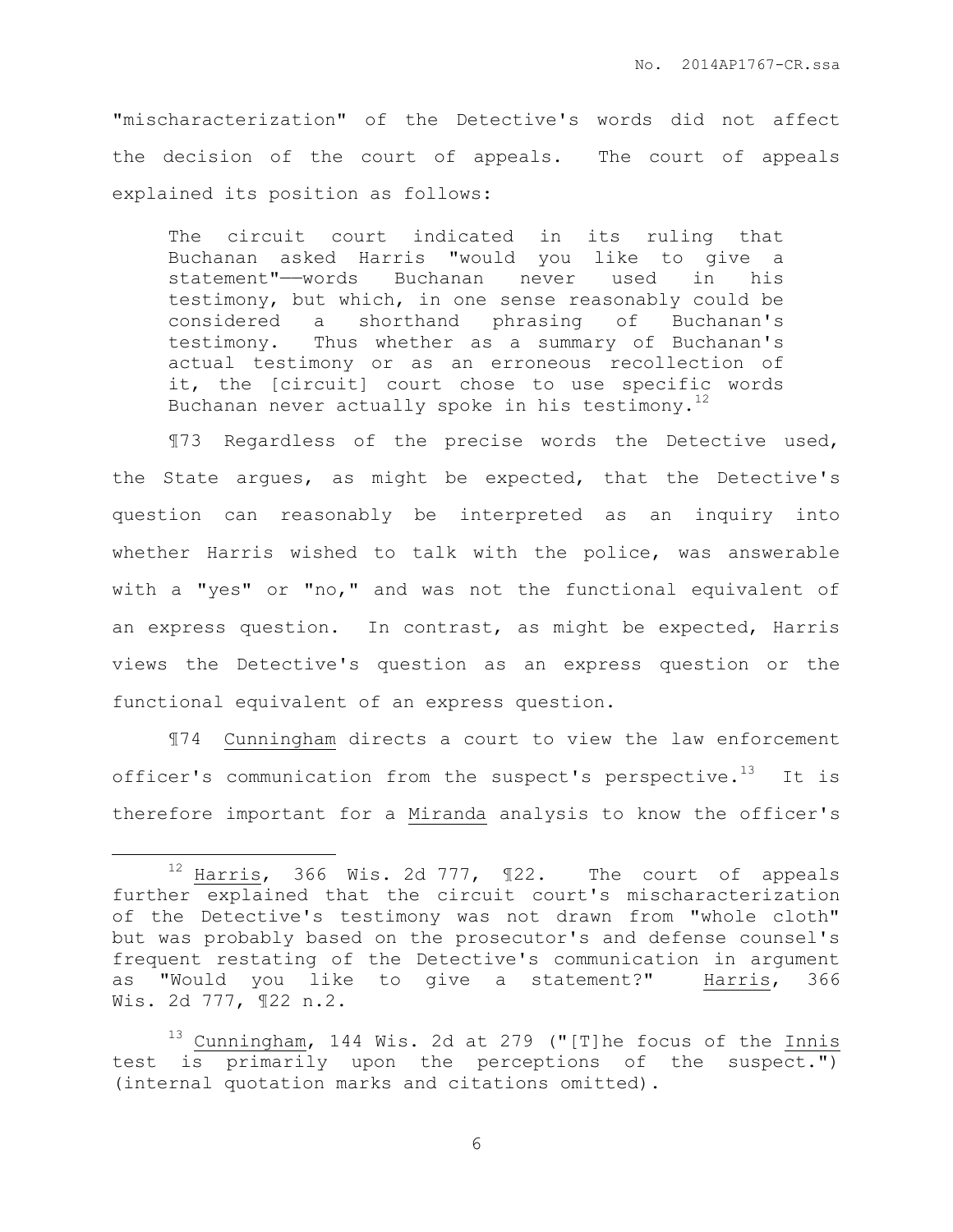exact language and the context in which the communication occurred. A law enforcement officer's choice of words might have material bearing on how a suspect will understand the officer's communication. Wording can be dispositive.

¶75 Different words may evoke different responses from a suspect, and the same words or substantially the same words may evoke different responses from different justices and different courts.<sup>14</sup>

¶76 Not knowing what the Detective said to Harris renders the court's analysis in the instant case weak.

II

¶77 The second approach is the one the majority opinion takes: Apply the rule of law set forth in State v. Cunningham, 144 Wis. 2d 272, 423 N.W.2d 862 (1988), to the record to determine whether the communication at issue is, for Fifth Amendment purposes, an express question or the functional equivalent that must be prefaced by Miranda warnings. I do not reach the same conclusion as the majority opinion.

¶78 Cunningham, 144 Wis. 2d at 278-79, sets forth the objective observer test to determine whether a law enforcement

 $\overline{a}$ 

 $14$  See, e.g., the discussions in the majority opinion and in the State's brief in State v. Hebert, 82 P.3d 470 (Kan. 2004), and State v. Eli, 273 P.3d 1196 (Hawai'i 2012).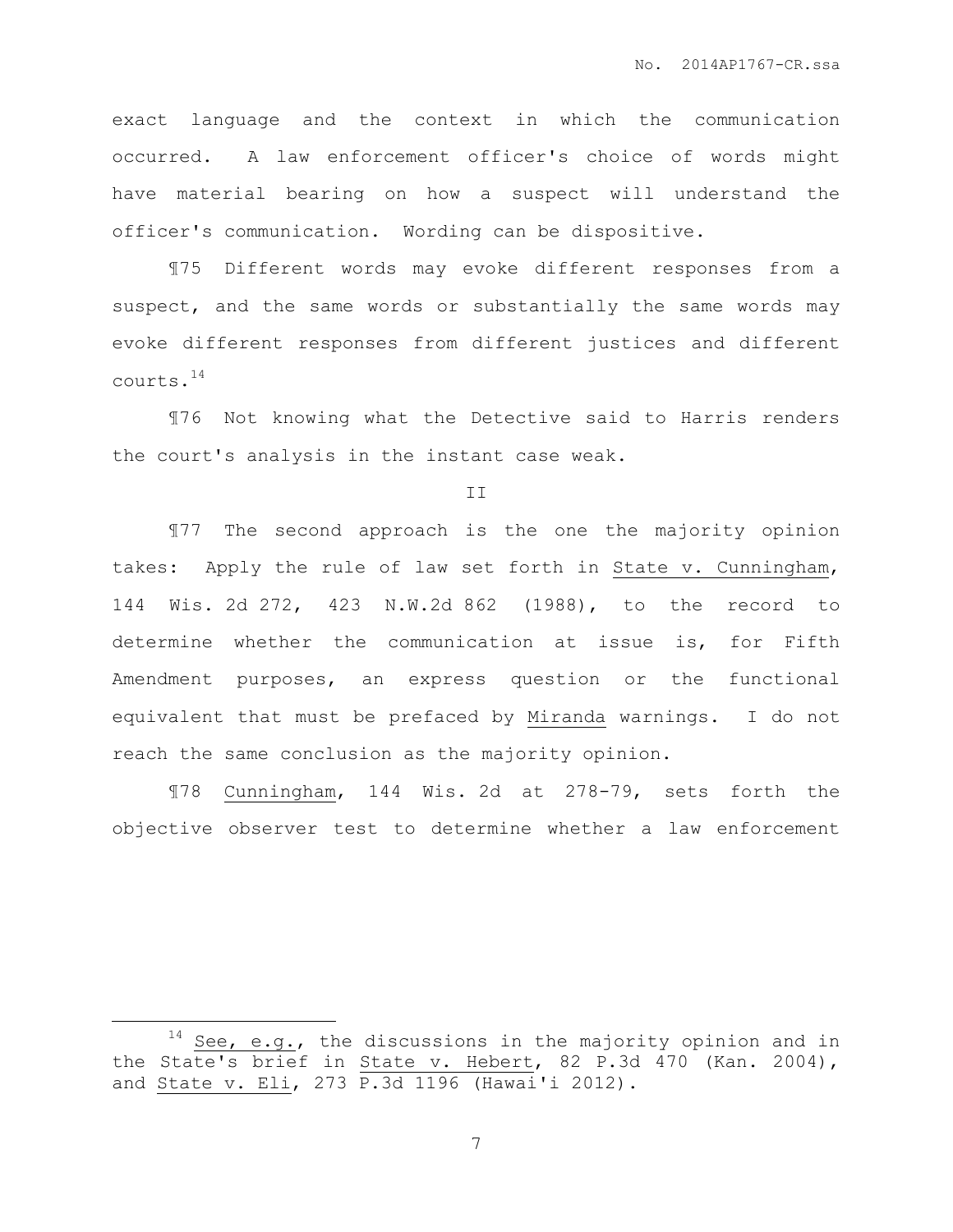officer's conduct or words constitutes interrogation of a suspect. Cunningham directs courts to consider the following: $^{15}$ 

- The Miranda procedures are designed to protect a suspect in custodial situations where the compulsion to confess may be present. When a custodial suspect is interrogated by law enforcement officers without Miranda warnings, there is a presumption that any ensuing statements of the suspect resulting from the unwarned interrogation were compelled and must be suppressed.<sup>16</sup>
- The focus is primarily upon the perception of the suspect to determine whether the officer's words or conduct was reasonably likely to elicit a response.
- The test is not directed at the subjective intent of the officer.
- The officer's communication is judged from the standpoint of an objective observer who has the same knowledge of the suspect as the police officer.
- The objective observer would have the officer's knowledge of a suspect's unusual susceptibility to a particular form of persuasion.<sup>17</sup>

 $\overline{a}$ 

<sup>15</sup> Cunningham's objective observer foreseeability test involves a review of many fact-intensive factors: the suspect's perspective, the officer's intent, the length of the discussion, the officer's knowledge of the suspect's susceptibility, the suspect's emotional state, and the purpose behind the Miranda and Innis decisions. Cunningham, 144 Wis. 2d at 278-80.

 $16$  Miranda, 384 U.S. at 471-72; [Dickerson v. United States,](https://1.next.westlaw.com/Link/Document/FullText?findType=Y&serNum=2000387247&pubNum=708&originatingDoc=I8a97df3dd2b411e0be8fdb5fa26a1033&refType=RP&originationContext=document&transitionType=DocumentItem&contextData=(sc.UserEnteredCitation)) [530 U.S. 428, 435 \(2000\);](https://1.next.westlaw.com/Link/Document/FullText?findType=Y&serNum=2000387247&pubNum=708&originatingDoc=I8a97df3dd2b411e0be8fdb5fa26a1033&refType=RP&originationContext=document&transitionType=DocumentItem&contextData=(sc.UserEnteredCitation)) [Oregon v. Elstad, 470 U.S. 298, 309,](https://1.next.westlaw.com/Link/Document/FullText?findType=Y&serNum=1985110911&pubNum=708&originatingDoc=I8a97df3dd2b411e0be8fdb5fa26a1033&refType=RP&originationContext=document&transitionType=DocumentItem&contextData=(sc.UserEnteredCitation))  [310, \(1985\)](https://1.next.westlaw.com/Link/Document/FullText?findType=Y&serNum=1985110911&pubNum=708&originatingDoc=I8a97df3dd2b411e0be8fdb5fa26a1033&refType=RP&originationContext=document&transitionType=DocumentItem&contextData=(sc.UserEnteredCitation)) (["Miranda](https://1.next.westlaw.com/Link/Document/FullText?findType=Y&serNum=1966131580&originatingDoc=I8a97df3dd2b411e0be8fdb5fa26a1033&refType=RP&originationContext=document&transitionType=DocumentItem&contextData=(sc.UserEnteredCitation)) requires that the unwarned admission must be suppressed  $\ldots$  . . " This is true even though "[t]he failure of police to administer [Miranda](https://1.next.westlaw.com/Link/Document/FullText?findType=Y&serNum=1966131580&originatingDoc=I8a97df3dd2b411e0be8fdb5fa26a1033&refType=RP&originationContext=document&transitionType=DocumentItem&contextData=(sc.UserEnteredCitation)) warnings does not mean that the statements received have actually been coerced, but only that courts will presume [that] the privilege against compulsory self-incrimination has not been intelligently exercised.").

 $17$  Confinement might increase a suspect's anxiety and make him more likely to seek discourse with others and more susceptible to talking. See 2 Wayne R. LaFave et al., Criminal Procedure § 6.7(c), at 877 (4th ed. 2015).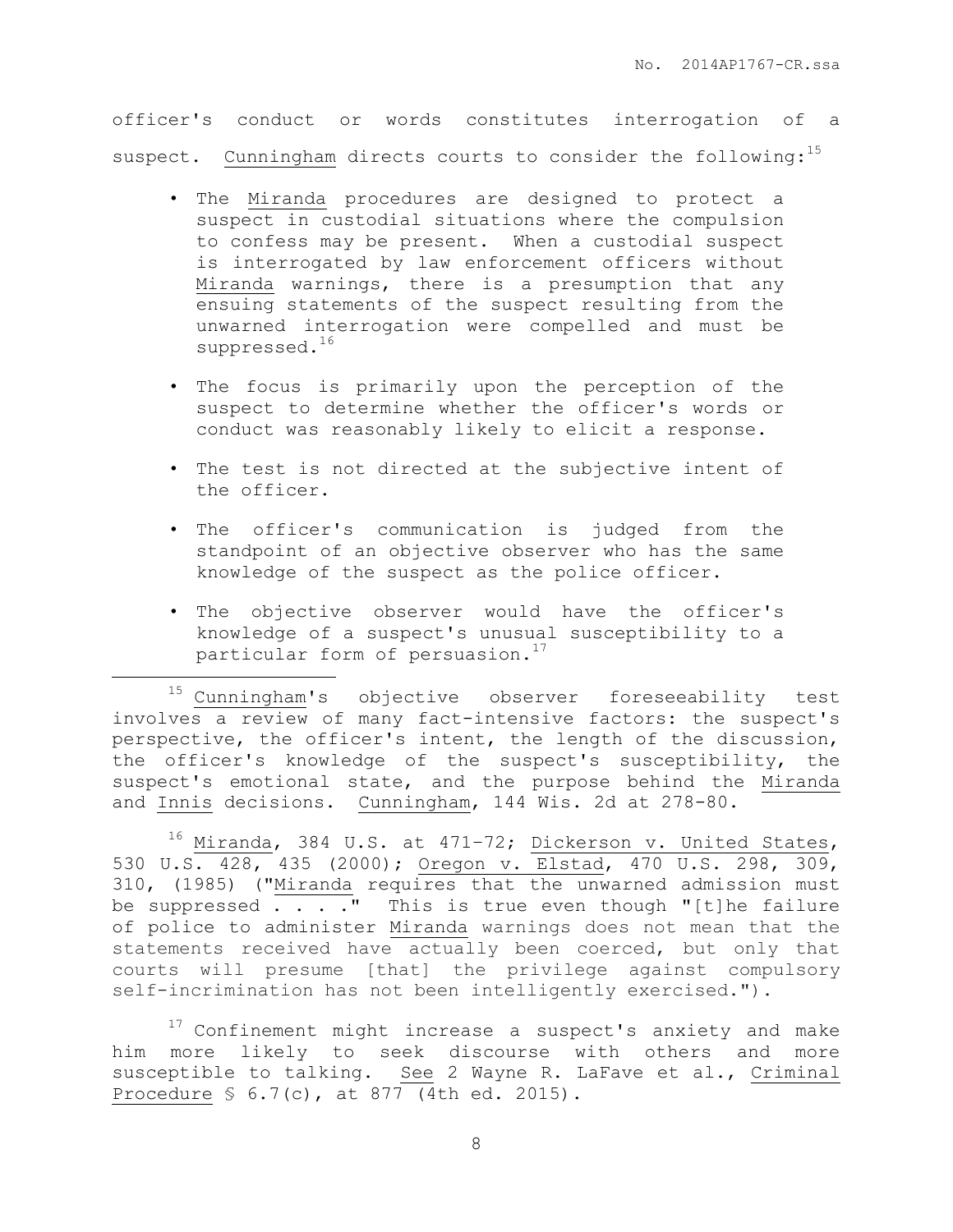- The objective observer would determine whether the officer's conduct or words play on the suspect's unusual susceptibility.
- The objective observer could, on the sole basis of hearing the officer's remarks or observing the officer's conduct, conclude that the officer's conduct or words would have had the force of a question on the suspect.
- The objective observer could, on the sole basis of hearing the officer's remarks or observing the officer's conduct, conclude that the officer's conduct or words would be likely to elicit an incriminating response.
- Officers cannot be held accountable for the unforeseeable results of their words or actions.

¶79 The determination of whether the facts of a case satisfy the legal standard articulated in Cunningham is a question of law that this court determines independently of the circuit court.<sup>18</sup> I therefore apply the objective observer test to the facts as a matter of law.

¶80 Before meeting Harris in a jail hallway outside of an interrogation room, the Detective had read the reports on Harris and was familiar with Harris's conduct of the previous night. The Detective was well aware that Harris was a very garrulous repeat offender who had already made numerous admissions to the arresting officer.

¶81 Thus, the objective observer was on alert that Harris was "unusually susceptible" to the coercive nature of police custody and questioning. The objective observer would have to

 $\overline{a}$ 

 $18$  Cunningham, 144 Wis. 2d at 282.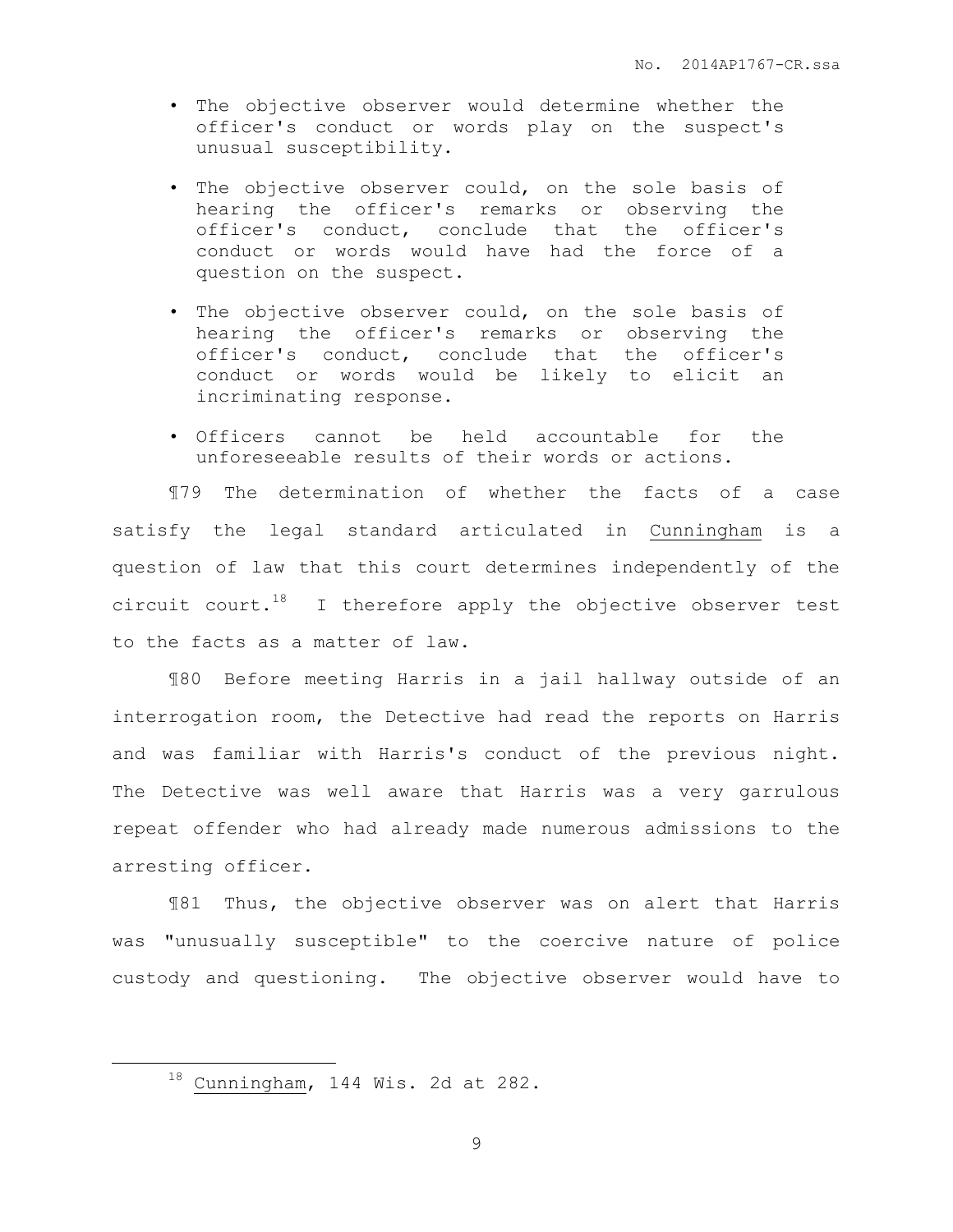determine whether the Detective's conduct or words played on the suspect's unusual susceptibility.

¶82 The objective observer could, on the sole basis of hearing the Detective's remarks or observing the Detective's conduct, conclude that the Detective's conduct or words would have had the force of a question on the suspect or would be likely to elicit an incriminating response.<sup>19</sup> The objective observer could have concluded that Harris would have perceived the Detective's communication as having the force of a Fifth Amendment interrogation.<sup>20</sup> See majority op.,  $$34$  & n.12.

¶83 Informing my conclusions is the principle that the Fifth Amendment's right against self-incrimination calls on courts to be "unstinting in our protection of criminal defendants' rights." Majority op., ¶10.

¶84 Accordingly, I conclude in this close case that the Detective's words constituted interrogation that should have been (but was not) preceded by Miranda warnings and should have been suppressed.

 $\overline{a}$ 

<sup>&</sup>lt;sup>19</sup> See Innis, 446 U.S. at 302 n.8 (recognizing that an officer's knowledge "concerning the unusual susceptibility of a defendant to a particular form of persuasion might be an important factor in determining whether the [officer] should have known that [his] words or actions were reasonably likely to elicit an incriminating response").

 $20$  I would not introduce the idea of a "diagnostic" question into Miranda law.